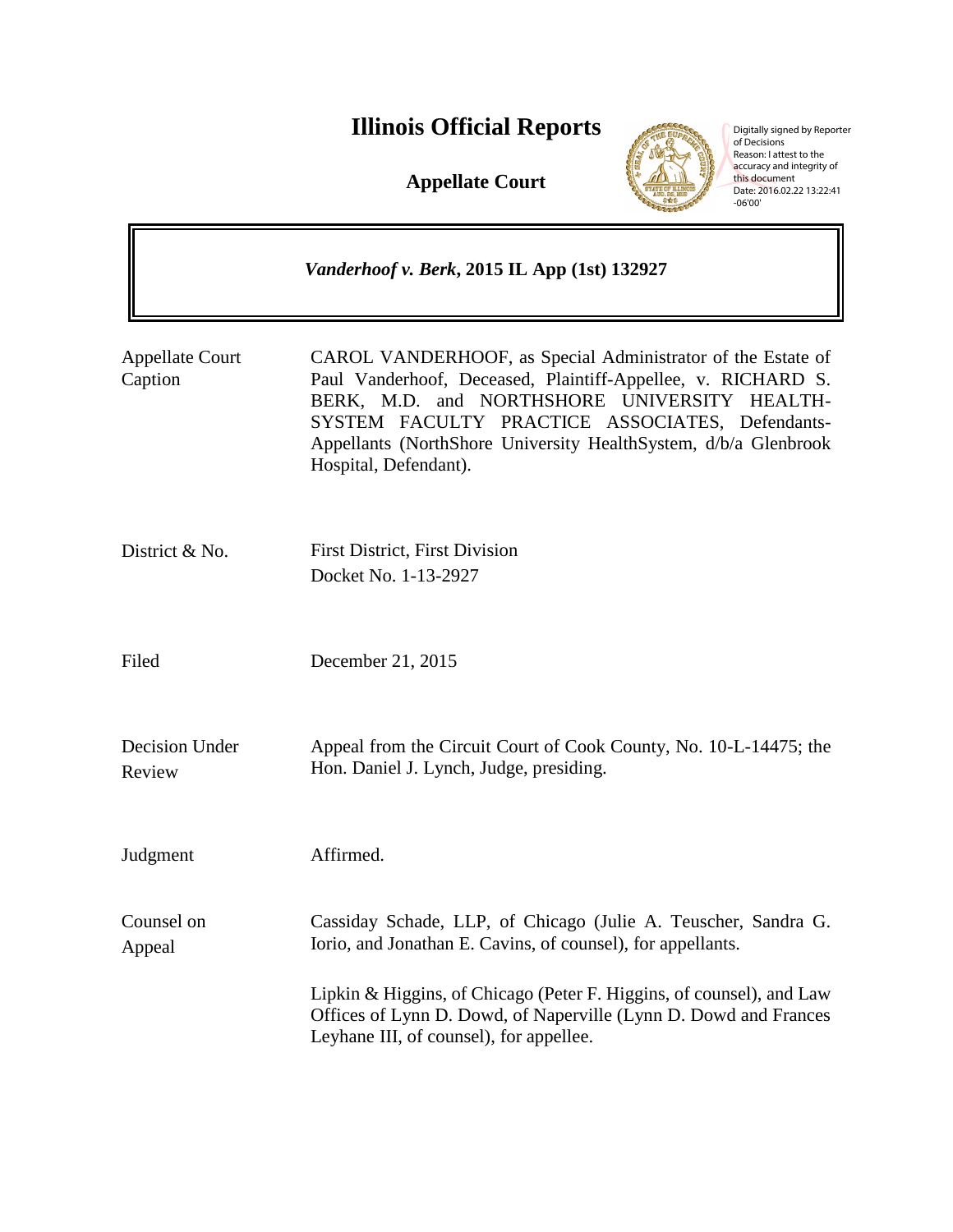Panel PRESIDING JUSTICE LIU delivered the judgment of the court, with opinion.

Justices Connors and Harris concurred in the judgment and opinion.

# **OPINION**

¶ 1 On January 12, 2009, Paul Vanderhoof was admitted to the hospital for the surgical removal of his gallbladder, also known as a cholecystectomy. During the procedure, the surgeon severed the patient's common bile duct in error after he misidentified it as the cystic duct. Another surgeon was subsequently called in to perform emergency reconstructive surgery to repair the severed duct. Vanderhoof remained in the hospital for a week following the surgery, during which time he was treated for an intermittent, controlled bile leak. A day after his discharge from the hospital, he was readmitted with complaints of chest and abdominal pain. For the next two months, Vanderhoof remained an inpatient at two hospitals and a rehabilitation nursing facility. He continued to suffer bile leakage, developed a large liver abscess and pneumonia, and ultimately succumbed to septic shock. He died in the hospital on March 19, 2009.

¶ 2 On December 22, 2010, Vanderhoof's wife, Doris, brought a wrongful death and survival action against the surgeon, Dr. Richard Berk, and NorthShore University HealthSystem, d/b/a Glenbrook Hospital.<sup>1</sup> NorthShore University HealthSystem Faculty Practice Associates (NorthShore) was subsequently added as a defendant. After Doris passed away, her daughter, Carol Vanderhoof, became the special administrator of Vanderhoof's estate. Carol filed an amended complaint, alleging that during her father's cholecystectomy, Dr. Berk "[n]egligently and carelessly surgically transected" the common bile duct, "[f]ailed to perform the necessary precautionary methods to ensure a safe gallbladder removal," and "[f]ailed to call for assistance from a specialist with expertise in biliary surgery" before cutting the common bile duct. Plaintiff further alleged that her father died "[a]s a direct and proximate result of one or more of the foregoing negligent acts and/or omissions."

¶ 3 A six-day jury trial commenced on January 25, 2013, during which the parties presented testimony from their respective fact and expert witnesses. At the close of the evidence, defendants presented a motion for a directed verdict, which the circuit court denied. Following deliberations, on February 1, 2013, the jury returned a verdict in favor of plaintiff and against defendants Berk and NorthShore. The jury awarded damages in the amount of \$910,742.79. The circuit court entered judgment on the verdict and award. Defendants filed a posttrial motion for a judgment notwithstanding the verdict (judgment *n.o.v.*), or, alternatively, for a new trial. Defendants asserted they were entitled to a judgment *n.o.v.* on the grounds that the evidence at trial failed to establish that Dr. Berk acted negligently or that any alleged negligence was the proximate cause of Vanderhoof's injuries. The circuit court denied the motion on August 19, 2013, and defendants timely filed their notice of appeal on September 13, 2013.

¶ 4 On appeal, defendants contend that: (1) the circuit court erred in denying their motion for judgment *n.o.v.*; (2) the court abused its discretion in admitting evidence of deviations from the standard of care in the absence of expert testimony and that such deviations proximately

 $\overline{a}$ 

<sup>&</sup>lt;sup>1</sup>Prior to trial, Glenbrook Hospital was dismissed from the lawsuit. It is not a party to this appeal.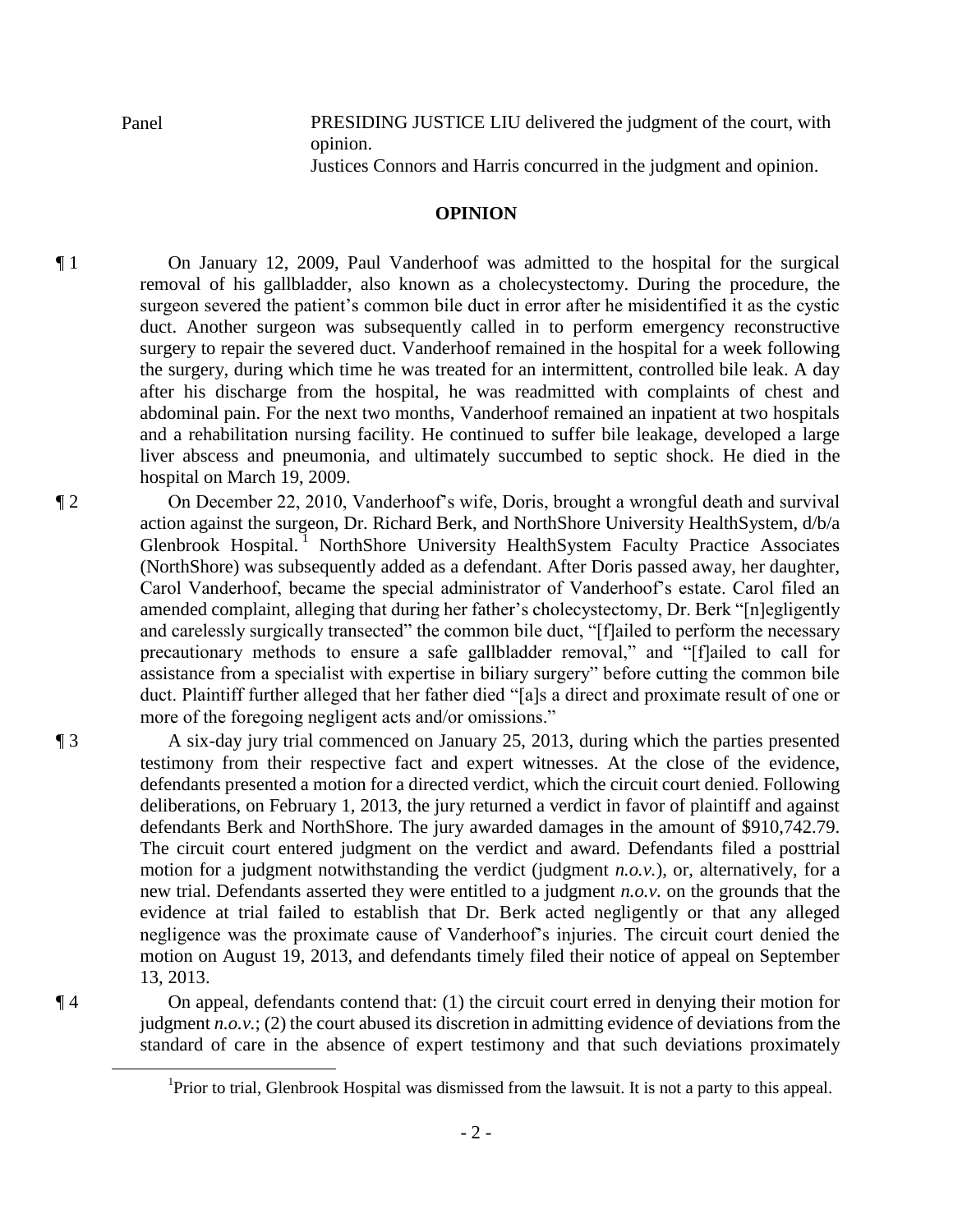caused the decedent's injuries; (3) the court abused its discretion in admitting evidence of medical expenses without a proper foundation; (4) statements made by plaintiff's counsel at trial were prejudicial and denied defendants a fair trial; and (5) the jury's verdict was against the manifest weight of the evidence. For the reasons that follow, we affirm.

# ¶ 5 I. BACKGROUND

### **The Gallbladder Surgery A. The Gallbladder Surgery**

¶ 7 In 2008, Vanderhoof presented on several occasions to his primary care physician, Dr. David Lerner, complaining of heartburn, stomach pain, back pain, nausea, and diarrhea. Dr. Lerner determined Vanderhoof had symptoms of gallbladder disease and referred him to Dr. Berk for a surgical consultation. Following the consultation, Vanderhoof decided to undergo surgery to remove his gallbladder.

¶ 8 On January 12, 2009, after receiving preoperative clearance from Dr. Lerner, Vanderhoof underwent the cholecystectomy at Glenbrook Hospital. Dr. Berk initially proceeded with a laparoscopic procedure, but soon converted to an open procedure after encountering significant inflammation around the gallbladder. After working to dissect the patient's gallbladder from the surrounding structures, Dr. Berk transected, or cut through, what he thought was the cystic duct; instead, it turned out, the severed structure was the common bile duct. Immediately afterward, Dr. Berk called in his colleague, Dr. Emilio Barrera, who continued with the dissection until he was able to confirm that the common bile duct had been cut. Dr. Barrera then called Dr. Marshall Baker, a hepatobiliary specialist, to repair the severed duct. Dr. Baker completed the gallbladder dissection, and then performed a Roux-en-Y reconstruction, a procedure by which the flow of bile is rerouted through a loop of intestine. The entire surgery, including the reconstruction, lasted approximately eight hours.

¶ 9 Following his surgery, Vanderhoof suffered from an intermittent bile leak, which required the insertion of two drains. He was initially discharged a week after the surgery, on January 19, but was readmitted the next day. Vanderhoof spent another month in the hospital before he was briefly admitted to a nursing and rehabilitation facility on February 20. Four days later, he had to be admitted to Evanston Hospital. Toward the end of this hospitalization, he became severely septic, and passed away on March 19. Dr. Baker completed and signed the death certificate a day or two thereafter, and listed "bile duct injury" as "the underlying cause, disease or injury that initiated the events resulting in death last."

#### ¶ 10 B. Evidence at Trial

¶ 11 At trial, the jury heard testimony from Dr. Berk, as well as the two other surgeons and a physician's assistant who attended to Vanderhoof during the surgery. Both sides also presented their respective experts. The following evidence, as pertinent to this appeal, was elicited at trial. $^{2}$ 

 $\overline{a}$ 

 $2$ The jury heard from other witnesses, including other treating physicians. We find, however, that the testimony of these individuals does not bear directly on our analysis.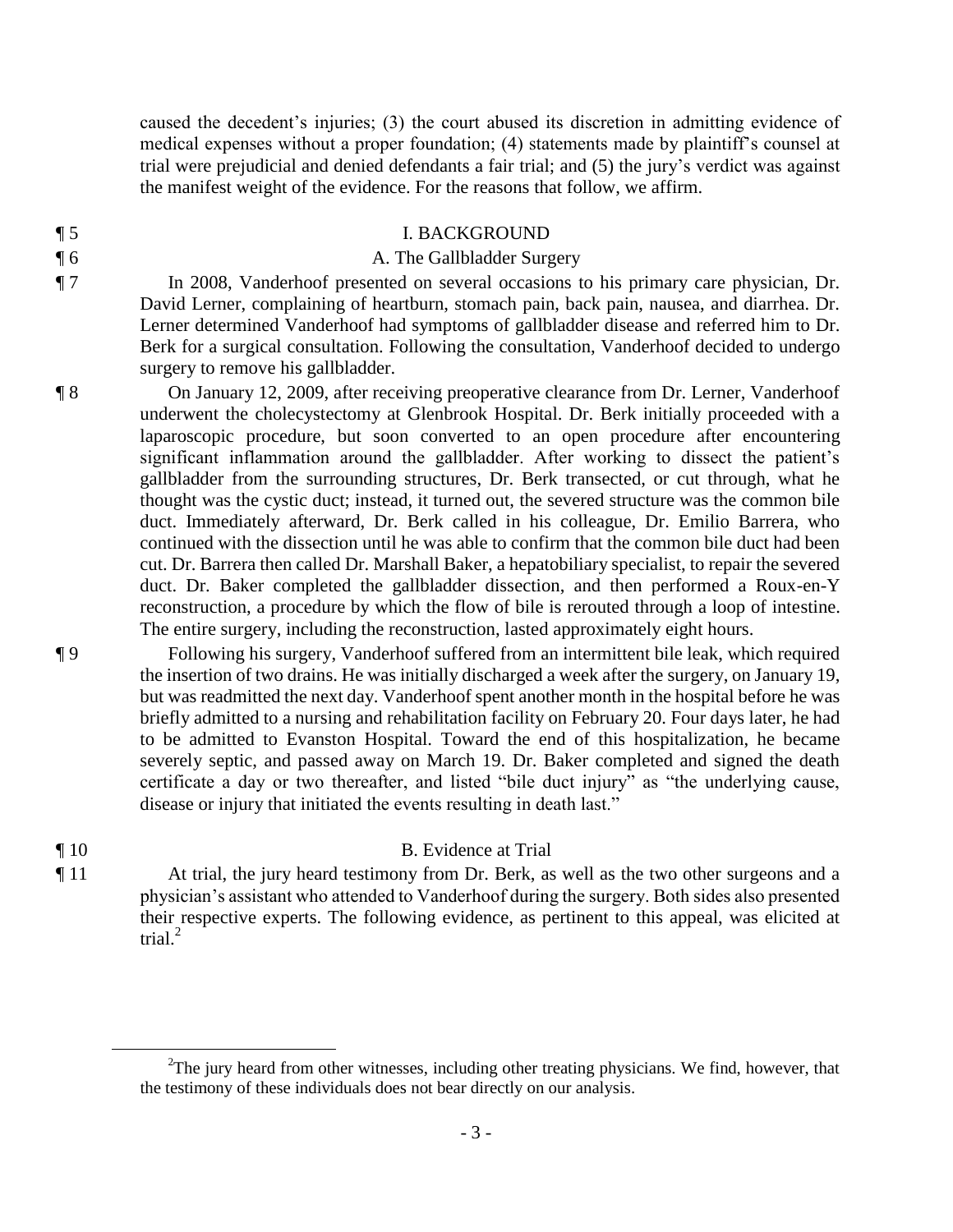#### ¶ 12 1. *Dr. Jonathan Finks*

- ¶ 13 Plaintiff's expert, Dr. Jonathan Finks, is a board-certified general surgeon who has performed 4 to 6 laparoscopic cholecystectomies per month since 2005, of which 12 have been open procedures. He explained that during a gallbladder removal procedure, whether laparoscopic or open, the surgeon must first identify the cystic duct and the cystic artery that attach to the gallbladder. Once he has identified these structures, the surgeon then places metal clips on each of them and cuts between the clips. Dr. Finks also explained that the common bile duct, which delivers bile to the small intestine for fat digestion, is not directly connected to the gallbladder but is formed where the cystic duct joins the common hepatic duct.
- ¶ 14 Dr. Finks testified that the top priority in performing a gallbladder dissection is to make sure the common bile duct is not cut. When this occurs, it is a "devastating injury." For this reason, he explained, it is important for a surgeon to conclusively identify a structure before cutting it. According to Dr. Finks, there are four precautionary steps that a reasonably careful surgeon performing a cholecystectomy should employ to minimize the chance of misidentifying and cutting the common bile duct. The first step is to utilize a technique called the critical view of safety, or CVOS, which involves a three-part process: (1) dissection of an area called the Triangle of Calot; (2) removal of the infundibulum, *i.e.*, the bottom part of the gallbladder, from the liver; and (3) confirmation that the two structures going into the gallbladder are not heading back to the liver. Dr. Finks testified that achieving the CVOS results in a clear view of the patient's anatomy and helps to ensure the common bile duct will not be severed inadvertently. In his opinion, the CVOS is the safest approach for performing both laparoscopic and open procedures, and the standard of care requires a reasonably careful surgeon to try to achieve the CVOS before cutting a structure.
- ¶ 15 Second, Dr. Finks stated, if the CVOS cannot be achieved, the surgeon should take alternative steps to correctly identify the common bile duct so as to avoid injuring it. One option is to perform an intraoperative cholangiogram, or IOC, a procedure in which a small hole is made in the duct and a dye agent is injected through a catheter. The surgeon then uses an X-ray machine to assess and identify the relevant structures through real-time images. Dr. Finks acknowledged that an IOC is not a risk-free procedure, but confirmed that studies show the procedure is generally safe and reliable.
- ¶ 16 Third, if the surgeon is unable to identify the various ductile structures through the CVOS technique or an IOC, the next precautionary step he should take is to consult with another surgeon–ideally a hepatobiliary surgeon–for a second opinion before cutting the suspect structure.
- ¶ 17 Fourth, Dr. Finks stated, if the surgeon still is unable to clearly identify the anatomical structures after utilizing the foregoing three steps, then he should perform only a partial removal of the gallbladder instead of a complete removal. Dr. Finks testified that the surgeon should get as much of the gallbladder off the liver as possible, divide it there, leave a drain, and "call it good." Dr. Finks acknowledged that a partial removal is not ideal because a portion of the diseased gallbladder would be left behind and there would be a risk of a bile leak. However, he explained, a procedure called an endoscopic retrograde cholangiopancreatography (ERCP) could be performed later to resolve the possible bile leak. According to Dr. Finks, "everything is better than cutting the common bile duct."
- 

¶ 18 Dr. Finks noted that, according to the January 12, 2009 surgical report, Vanderhoof had "a lot of inflammation" around his gallbladder, causing it to adhere to the surrounding structures.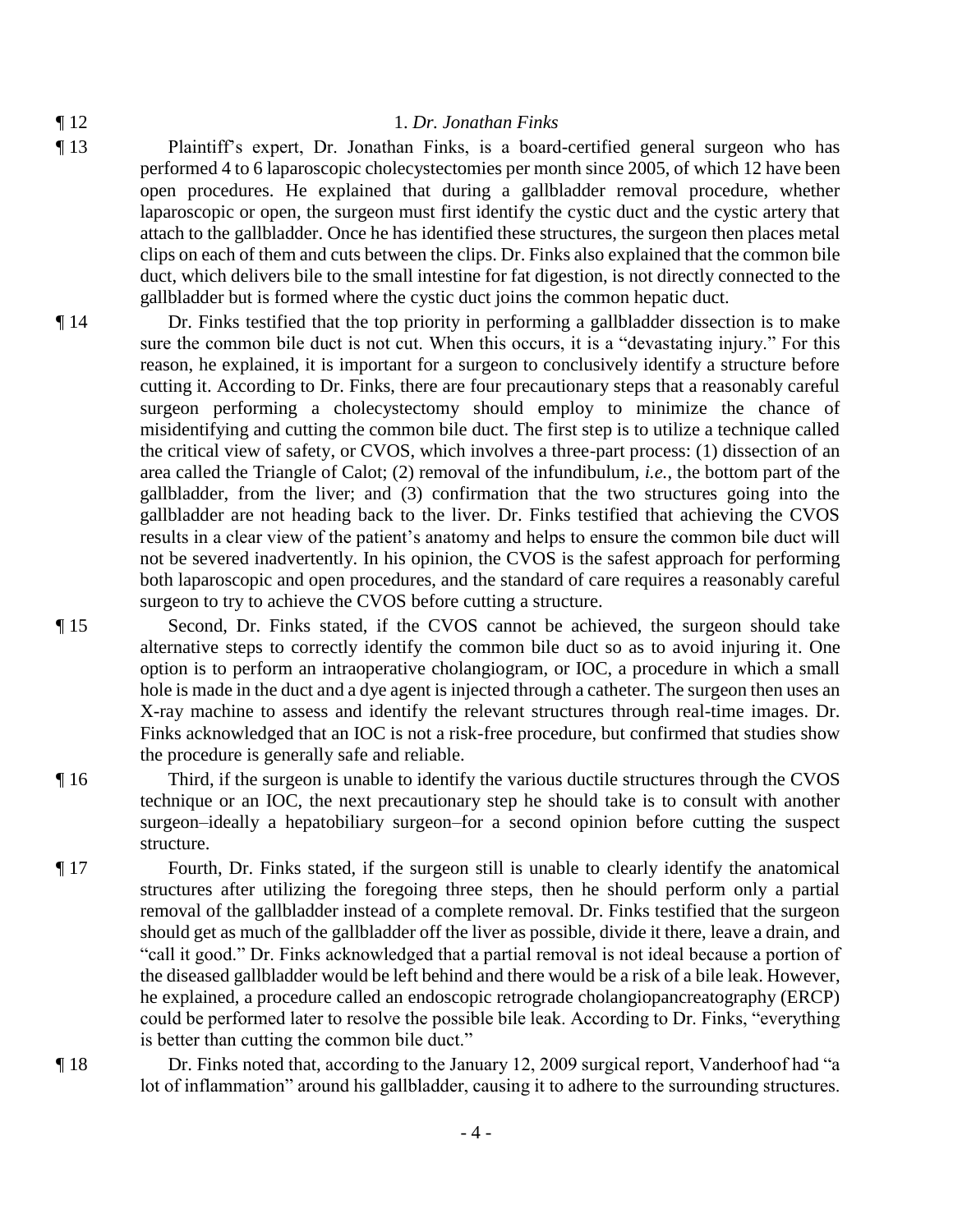Under these circumstances, Dr. Finks agreed that it was reasonable for Dr. Berk to convert from a laparoscopic procedure to an open procedure. Dr. Finks opined to a reasonable degree of medical certainty, however, that Dr. Berk violated the standard of care by transecting the duct without first taking any of these four precautionary steps (*i.e.*, CVOS, IOC, consult, or partial removal) to avoid injury to the common bile duct. Dr. Finks believed that, had Dr. Berk taken "any of these steps," he would have "substantially reduced the risk of injury to Mr. Vanderhoof's common bile duct." He further testified that Dr. Berk's transection of the common bile duct and the reconstruction surgery that it necessitated made Vanderhoof's postsurgery complications, including the infection that ultimately caused his death, more likely to occur.

¶ 19 Based on his review of the medical records, Dr. Finks did not believe that Dr. Berk even attempted to achieve the CVOS before he cut the common bile duct. Instead, it appeared that Dr. Berk simply "saw one structure enter the gallbladder, assumed it was the cystic duct, and he clipped it and cut it." Dr. Finks acknowledged that, due to inflammation, there are times that a surgeon cannot achieve the CVOS without causing injury, and said it "[s]ound[ed] like this was one of those cases." He pointed out, however, that Dr. Barrera and Dr. Baker were later able to achieve the CVOS during the same surgery, after the common bile duct had been cut. While this did not definitively prove that Dr. Berk could have achieved the CVOS earlier in the operation, Dr. Finks believed it was "reasonable proof" that he could have and that failure to attempt the technique before cutting was a deviation from the standard of care.

¶ 20 Dr. Finks further testified that Dr. Berk's failure to use an IOC constituted a deviation from the standard of care because there was evidence of significant inflammation surrounding the gallbladder which rendered it difficult to identify the anatomy during the procedure. On cross-examination, Dr. Finks conceded that he would be speculating to say that Dr. Berk would have successfully identified the common bile duct with an IOC, but pointed out that Dr. Baker performed an IOC without complication during the Roux-en-Y repair surgery.

- ¶ 21 Dr. Finks also testified that Dr. Berk deviated from the standard of care during Vanderhoof's surgery because he failed to consult with another surgeon for a second opinion when he was unable to conclusively identify the anatomy. Finally, Dr. Finks noted, when Dr. Berk encountered difficulty identifying the structures because of the inflammation, he should have opted to limit the procedure to a partial gallbladder removal to avoid injuring the common bile duct. Proceeding with a full gallbladder removal when he was unable to conclusively identify the relevant anatomy was also a violation of the standard of care.
- ¶ 22 Dr. Finks concluded, to a reasonable degree of medical certainty, that Dr. Berk's transection of Vanderhoof's common bile duct, and nothing else, caused the bile leak and sepsis that eventually led to his death. It was Dr. Finks' overall opinion that Dr. Berk's "failure to use all the tools available to him led to his transecting the common bile duct," and had Dr. Berk used any one of them, the risk of injury to Vanderhoof's common bile duct would have been "greatly diminished." Dr. Finks testified that the severed bile duct necessitated the Roux-en-Y procedure, after which the duct likely "scarred down" such that a bile leak resulted. This bile leakage, Dr. Finks explained, can cause fever, pain, nausea, vomiting, and infection, all of which eventually occurred in this case. In Dr. Finks' opinion, "the bile duct injury essentially led to a domino effect of problems that led to [Vanderhoof's] death."

¶ 23 During cross-examination, Dr. Finks acknowledged that because of his advanced age (80 years) and existing medical issues, Vanderhoof was at significant risk for postsurgical

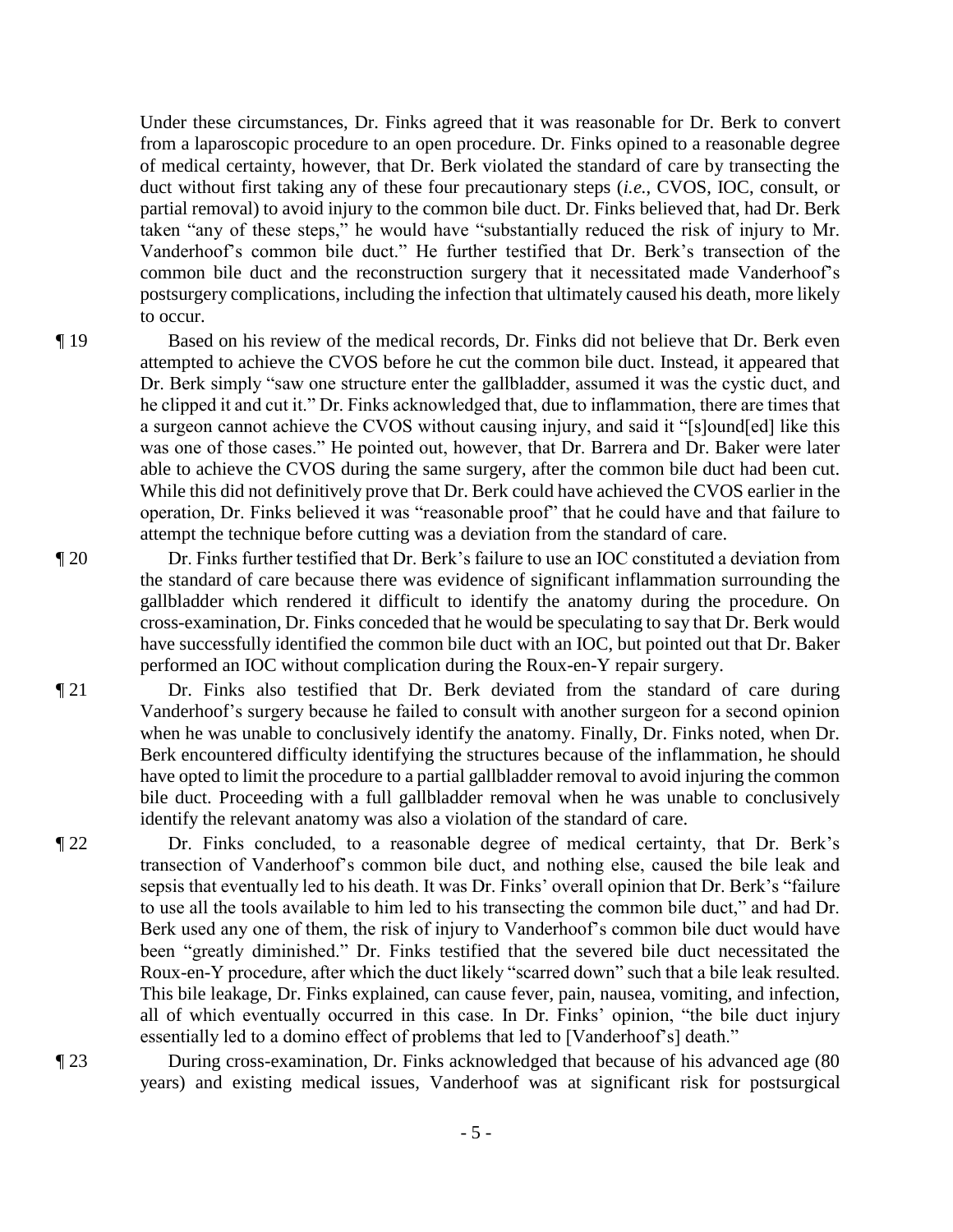complications. Dr. Finks conceded the possibility that Vanderhoof might have died following surgery even absent a bile duct injury, but stated that this outcome was "not very likely." Dr. Finks noted that the medical record indicated that, prior to surgery and despite his advanced age, Vanderhoof had been capable of handling the daily activities of independent living and even held a part-time job. When asked whether it was more probable than not that Vanderhoof could have become septic absent the injury to his common bile duct, Dr. Finks responded:

"He could have gotten a wound infection, could have gotten pneumonia. It's hard to predict. But I don't think it would have been as likely as it was having had his common bile duct transected and having a bile leak and all the other things that happened."

¶ 24 Dr. Finks conceded that "this was a difficult case" with "a lot of inflammation" and a "high risk of making some sort of injury to the bile duct." He nonetheless disagreed with Dr. Baker's contention that it was "impossible" to remove the patient's gallbladder without injuring the common bile duct. While Dr. Finks could not conclusively say that the bile duct injury sustained by Vanderhoof would never have occurred absent a negligent act, he reiterated that, had Dr. Berk taken any of the four precautionary steps to avoid misidentification of the common bile duct, but still accidentally ripped or nicked it, that injury would still have been less severe than a completely transected bile duct. According to Dr. Finks, the former could be repaired with a couple of stitches, while the latter would require drains and extensive reconstructive surgery.

### ¶ 25 2. *Jennifer Foster*

¶ 26 Jennifer Foster was Dr. Berk's physician's assistant during Vanderhoof's surgery. She testified that it was "incredibly difficult" to see the anatomy from the beginning of the surgery. The gallbladder was "matted down" and covered with adhesions and inflammatory tissue. Even after Dr. Berk converted to an open procedure, it was still difficult to delineate the anatomy. Foster recalled that after Dr. Berk cut what he thought was the cystic duct, "[w]ithin a few minutes \*\*\* [she] could tell he was concerned about it and realized something was amiss. And that's when [they] called Dr. Barrera." Foster testified that when she saw Vanderhoof on the day of his discharge from the hospital, a week after the surgery, he was eating "okay," his bowel function had returned, and he was on oral pain medication. The next day, January 20, he was readmitted to the hospital after he presented with abdominal and chest pain. A CT scan revealed that he likely had pneumonia, and he was placed on antibiotics.

# ¶ 27 3. *Dr. Richard Berk*

¶ 28 Dr. Berk testified that Vanderhoof's cholecystectomy was "[p]robably" one of the more difficult he had ever performed on a patient. At the time of surgery, he, Dr. Baker, and Dr. Barrera were all employed by the same medical practice, NorthShore. Dr. Berk noted that Vanderhoof's gallbladder was embedded onto his liver due to inflammation, which prompted him to convert from a laparoscopic procedure to an open procedure very quickly. Characterizing the procedure as "[t]edious, but not difficult," Dr. Berk testified that he did not have any trouble delineating the anatomy prior to cutting the common bile duct.

¶ 29 Dr. Berk proceeded to dissect the tissue surrounding the gallbladder until he saw a structure that he was certain was the cystic duct; it was the same size and shape as the cystic duct and going in the right direction. He placed clips on it and cut it with surgical scissors. It was immediately evident, however, that he had possibly cut the common bile duct, and he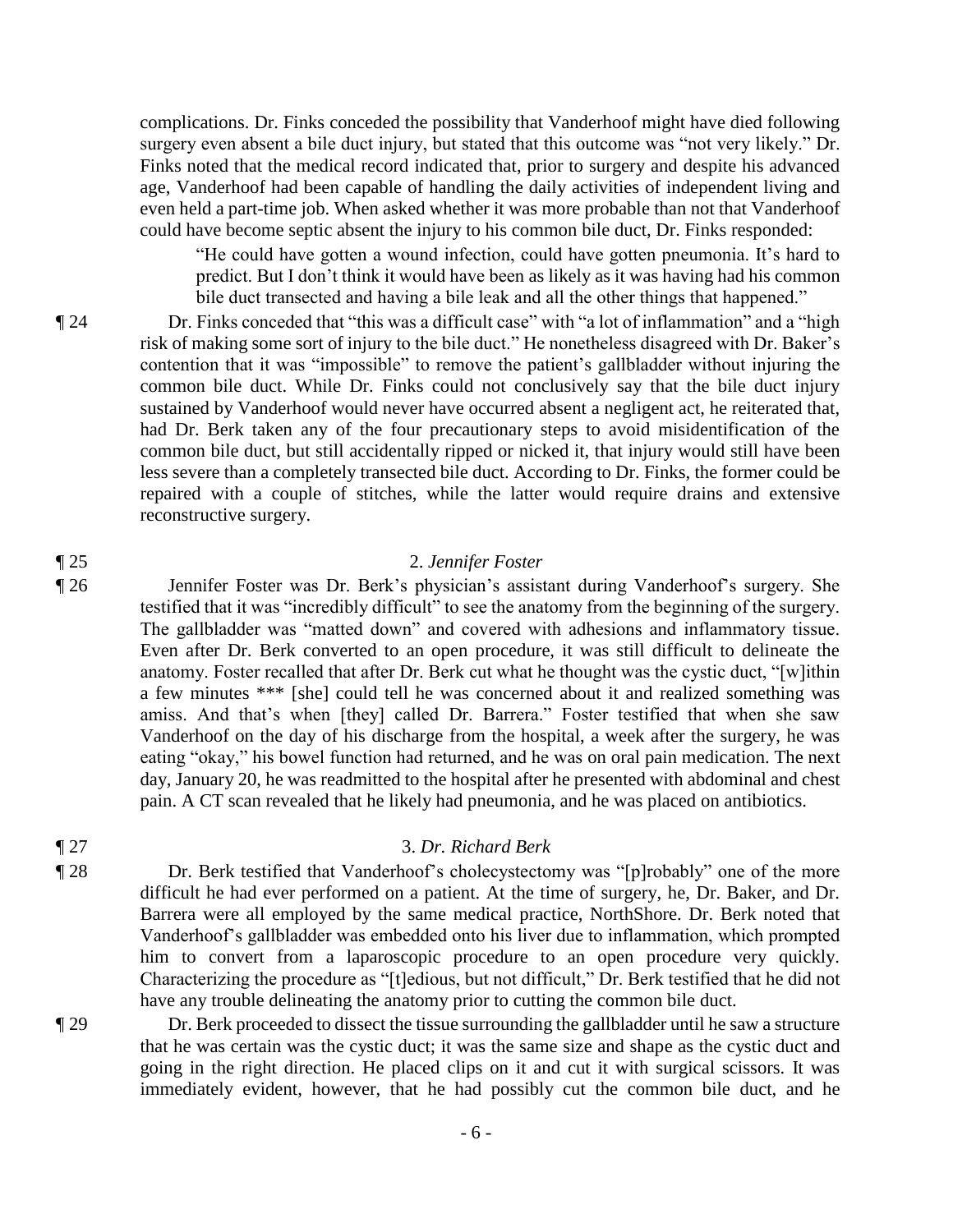acknowledged that this was an error. At this point he called in Dr. Barrera "to take a look and to see what's going on." Dr. Barrera continued the dissection and, after about 30 to 40 minutes, confirmed that the common bile duct had in fact been cut.

¶ 30 Dr. Berk testified that a common bile duct injury due to misidentification is a known risk of gallbladder surgery. He agreed that attempting to attain the CVOS is a reasonable precaution to take in order to identify anatomical structures, but only during a laparoscopic surgery. He acknowledged that when the CVOS is actually achieved, it substantially reduces the risk of cutting the common bile duct. At his deposition, Dr. Berk had testified that he had used the anatomic landmark technique to dissect the tissue surrounding Vanderhoof's gallbladder; at trial however, he testified that he tried to use the CVOS dissection technique and thought he had achieved it. He explained that he considers the techniques to be analogous to each other. When pressed, however, he admitted that the anatomic landmark technique does not include the same three-step process required to achieve the CVOS. He then testified that he could not have achieved the CVOS in this case because he could not lift Vanderhoof's gallbladder off from the liver; had he tried to do so, he would have ripped the common bile duct. He noted that Dr. Baker was later able to achieve the three requirements of the CVOS only because the situation was different: the common bile duct had already been cut and, as a result, the structures could be lifted up.

¶ 31 Dr. Berk also agreed that performing an IOC is another reasonable precaution a surgeon can take to conclusively identify ductile anatomy; however, he did not believe that an IOC would have helped him in this case. He acknowledged that Dr. Baker used an IOC later in the surgery without complication, but explained that this was a different procedure involving a catheter placed in the cystic duct, not the common bile duct. According to Dr. Berk, it would have been "absolutely impossible" to perform an IOC procedure on the cystic duct during the initial surgery because it was tucked under the gallbladder, and if he had performed an IOC on what turned out to be the common bile duct, he would have destroyed the tissue of the duct by clipping it and also would have punctured the duct. Dr. Berk nonetheless conceded that there is a "big difference" between an injury to the common bile duct from an IOC and a complete transection of the duct.

¶ 32 Next, Dr. Berk testified that he did not call Dr. Barrera or another surgeon for a second opinion before cutting the common bile duct. After the transection, however, he recognized there was a problem and called Dr. Barrera immediately. Dr. Barrera arrived five minutes later. Dr. Berk admitted that he has called Dr. Barrera for assistance during previous procedures when he experienced difficulty delineating the anatomy.

¶ 33 Finally, Dr. Berk testified that he was familiar with the technique of partially removing a gallbladder and had used it before. In Vanderhoof's situation, though, he did not believe that a partial removal would have been appropriate because the affected gallbladder would have been left in the patient's abdomen and there would have been bile leakage into that area. Dr. Berk noted that Vanderhoof had multiple comorbidities that "contributed \*\*\* a great deal" to his postsurgery complications. Ultimately, however, because he had no contact with Vanderhoof after January 2009, Dr. Berk admitted that he "really d[id]n't know" what role, if any, the bile duct injury played in Vanderhoof's inability to recover from the surgery.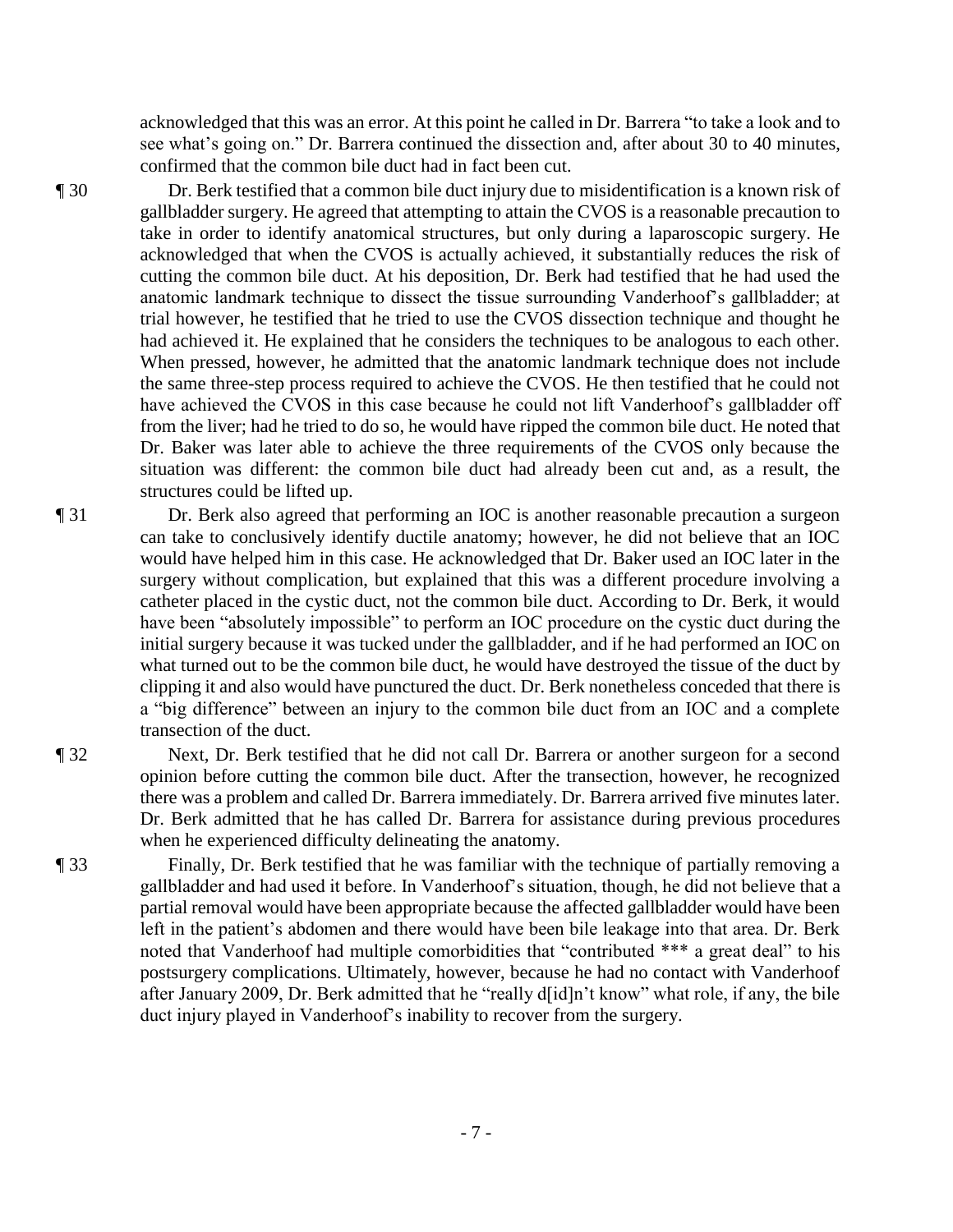# ¶ 34 4. *Dr. Emilio Barrera*

- ¶ 35 At trial, defendants presented Dr. Barrera's testimony from his evidence deposition. According to Dr. Barrera, who at the time was the head surgeon at Glenbrook Hospital, the medical records show that he received a call from Dr. Berk, who reported a problem after he had identified "what he thought was a cystic duct and divided it." After Dr. Barrera arrived at the operating room and assessed the situation, he concluded that the common bile duct had been injured. He then asked a nurse to contact Dr. Baker, a specialist in hepatobiliary injuries and reconstruction.
- ¶ 36 Dr. Barrera disagreed with Dr. Finks' opinions regarding the standard of care. Dr. Barrera testified that the standard of care did not require a surgeon to "develop" the CVOS, use an IOC, or consult with a colleague, before cutting any structures. He further stated that the CVOS, IOC, and consultation steps can only minimize the risk of a common bile duct injury, not eliminate it. In Dr. Barrera's opinion, an experienced surgeon may misidentify and injure the common bile duct while still complying with the standard of care because it is sometimes impossible to conclusively identify the relevant structures. Dr. Barrera did not believe that Dr. Berk deviated from the standard of care in this case.

### ¶ 37 5. *Dr. Marshall Baker*

¶ 38 Dr. Baker is a hepatobiliary specialist and was formerly Dr. Berk's partner and a NorthShore employee. Dr. Baker testified that after he was called to Vanderhoof's surgery, he dissected the cystic duct out. He recalled that the area was very scarred and inflamed; the bile duct was "incredibly friable" and fused to the back of the gallbladder. Dr. Baker testified that it was impossible to remove the gallbladder without injuring the common bile duct and necessitating a reconstruction surgery. Dr. Baker stated that if he had been called in before the injury, he would have had to cut out part of the common bile duct in order to remove the gallbladder. In his opinion, common bile duct injuries by misidentification or ripping are a known risk of gallbladder surgery–even for reasonably careful surgeons. He thought Dr. Berk was "incredibly careful" during this surgery.

¶ 39 Dr. Baker further testified that the CVOS is not always attainable but is instead "really a theoretical goal," particularly where the gallbladder and bile duct cannot be separated because of inflammation. Additionally, he did not believe that an IOC would have helped to avoid an injury in this case because the structures were "stuck together so densely, you c[ouldn]'t take one out without the other." Prior to trial, Dr. Baker had testified that the standard of care requires a surgeon to "call for help" when encountering a difficult gallbladder; at trial, however, he disagreed that Dr. Berk's failure to call another surgeon for a consultation before cutting the duct was a violation of the standard of care.

¶ 40 Dr. Baker treated Vanderhoof and monitored his postoperative condition for the two months following his surgery. Vanderhoof had a controlled bile leak, a known complication of gallbladder surgery which Dr. Baker testified may occur even in the absence of a common bile duct injury. Dr. Baker did not believe Vanderhoof's bile duct injury and the Roux-en-Y reconstruction caused his death. Instead, the patient's advanced age and preexisting medical conditions "contributed to poor healing" and "resulted in a very slow recovery that just set him up for additional complications." Dr. Baker testified that Vanderhoof would have likely sustained the same complications following surgery even if his common bile duct had not been cut.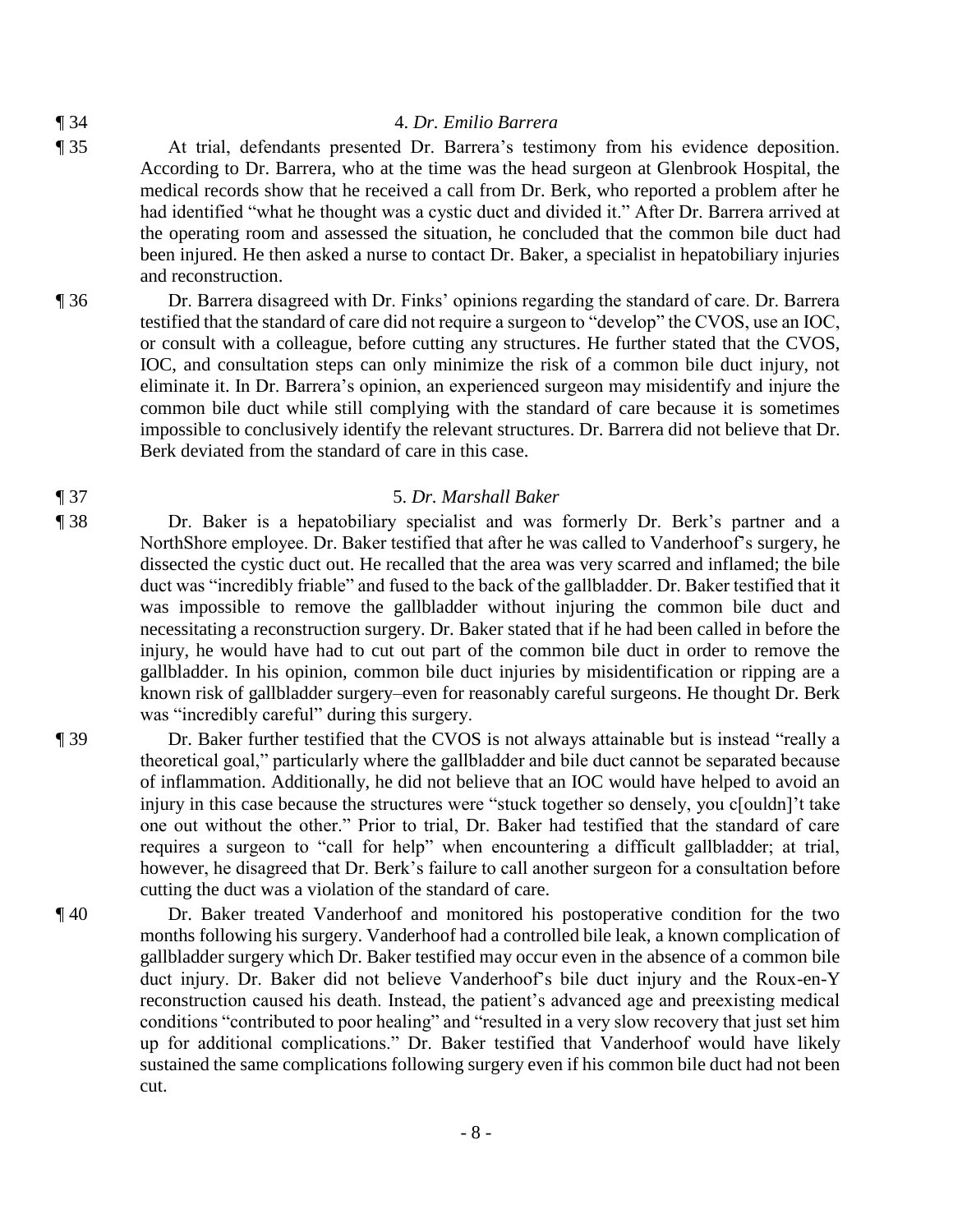¶ 41 Regarding his written notation on Vanderhoof's death certificate, Dr. Baker admitted that he had listed "bile duct injury" as the precipitating event leading to the decedent's liver abscess, sepsis, and ultimately, death, but stated that, in retrospect, he did not think this was right and it was "[his] mistake." Dr. Baker believed that Vanderhoof's prolonged hospitalization resulted not from the bile leak, but from the overall surgery combined with his comorbid conditions and failure to heal. He noted that Vanderhoof "was a frail older person with severe heart disease and severe peripheral vascular disease and renal insufficiency, and kidney failure" prior to the surgery, conditions that were the "more immediate causes of death." When asked if "the common bile duct injury contribute[d] at all to [Vanderhoof's] death," Dr. Baker said, "[i]t's tough to say."

### ¶ 42 6. *Dr. Steven Bines*

- ¶ 43 Dr. Steven Bines, a general surgeon and surgical oncologist, testified as the defense's retained expert. He has performed approximately 1,000 open cholecystectomies and 1,000 laparoscopic ones. In his opinion, Dr. Berk did not deviate from the standard of care but instead, "demonstrated a high level of surgical care in a difficult case" and "used the appropriate interventions at the appropriate time[s]." Dr. Bines did not believe Vanderhoof's death could be attributed to his bile duct injury with a reasonable degree of certainty.
- ¶ 44 Dr. Bines testified that he found no fault with Dr. Berk's performance on the day of the surgery. He noted that Dr. Berk performed "a careful dissection under very adverse conditions," "used the appropriate visualization of the anatomy based on his techniques," and came to the "reasonable conclusion that he saw the appropriate structures entering the gallbladder." Dr. Bines explained that "[a] misidentification injury can under certain circumstances occur without any negligence and despite the best efforts of a qualified surgeon conducting the operation appropriately" because it is impossible for a surgeon to determine what structure he is looking at with absolute certainty.
- ¶ 45 According to Dr. Bines, the standard of care requires a methodical dissection and the identification of the insertion of ducts on the gallbladder. It does not specifically require that the CVOS technique be employed. In Dr. Bines' view, the CVOS does not prevent misidentification injuries and the dissection it requires can itself cause injury to the common bile duct. Dr. Bines noted that when Dr. Barrera later achieved the CVOS, the common bile duct was already cut, making it "a completely different animal" involving different risks and techniques.
- ¶ 46 Dr. Bines also disagreed that the standard of care required Dr. Berk to perform an IOC here. In Dr. Bines' opinion, the catheter used for an IOC could have caused problems and the procedure is not always reliable in showing anatomy. He pointed out that many good, qualified surgeons do not routinely use IOCs, although he admitted that he does selectively use them to help identify anatomy. Dr. Bines further noted that injury to a duct from an IOC may not be limited to a small hole, but can include complete transection, making it impossible to say with certainty that an IOC would have resulted in a smaller injury.
- ¶ 47 In addition, Dr. Bines testified, the standard of care also did not require Dr. Berk to call a colleague for a second opinion before cutting. Dr. Bines believed that Dr. Berk reasonably concluded that "what he saw was compatible with proceeding with the next step in the operation." Dr. Bines agreed with Dr. Baker that the cystic duct in Vanderhoof's case could never have been identified unless the common bile duct was first transected and brought out of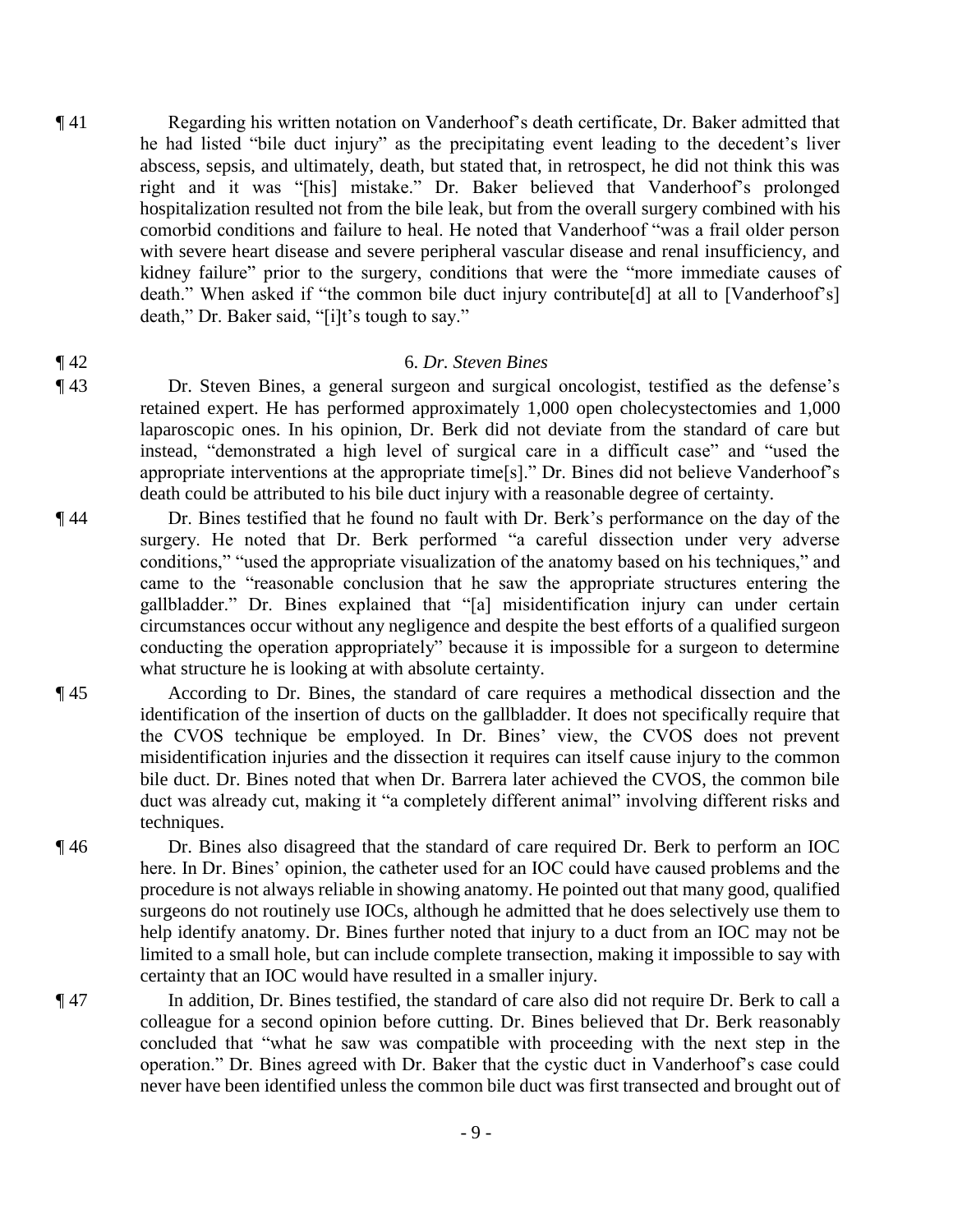the way. Therefore, it was impossible to remove the gallbladder without cutting the common bile duct.

¶ 48 Finally, Dr. Bines testified that the standard of care did not require Dr. Berk to do a partial removal. With tissue-thin structures, instead of healthy, healing tissue, and a patient with Vanderhoof's underlying diseased state, Dr. Bines believed the outcome would likely have been the same had Dr. Berk proceeded with only a partial gallbladder removal.

¶ 49 Ultimately, Dr. Bines did not believe that the risk of injury would have been minimized if Dr. Berk had achieved the CVOS, performed an IOC, or consulted with another surgeon. In his view, it was impossible to remove Vanderhoof's gallbladder without cutting the common bile duct. Dr. Bines opined that it was more likely than not that the bile duct injury did not cause pneumonia or the patient's death. Rather, he believed it was the length of the operation and the conversion to an open procedure that led to the pneumonia that caused Vanderhoof's death. Dr. Bines noted that the surgery disrupted Vanderhoof's breathing, leading to fluid build-up and collapse of the lungs, which resulted in the bacterial infection. He also pointed out that Vanderhoof's liver abscess contained types of bacteria that could originate in the lung. Dr. Bines concluded, in the end, that the complications and outcome in this case were consistent with an 80-year-old who has multiple comorbidities recovering from a cholecystectomy.

# ¶ 50 7. *Dr. David Lerner*

¶ 51 Dr. Lerner was Vanderhoof's primary care physician for at least 10 years prior to the gallbladder surgery. Dr. Lerner testified that Vanderhoof was afflicted with conditions such as asthma, congestive heart failure, hypertension, coronary artery disease, and chronic kidney disease; however, most of these were controlled by a medication regimen prior to the surgery. Dr. Lerner expressed no opinion regarding whether these preexisting conditions caused or contributed to his former patient's death.

¶ 52 Dr. Lerner testified that on the day of Vanderhoof's initial discharge from Glenbrook Hospital, his white blood cell count was normal, indicating the absence of a bacterial infection. Dr. Lerner saw the patient again two days later, at which time he had no complaints. A CT scan was ordered to rule out pneumonia and pulmonary embolism. The results indicated there was no infection inside the abdomen. Finally, Dr. Lerner saw Vanderhoof on February 2, when he was transferred from the hospital to a rehabilitation facility. He had a normal white blood cell count but had been placed on a broad-spectrum antibiotic to prevent infections from developing.

# ¶ 53 C. Pretrial Motions

¶ 54 Prior to trial, defendants filed a motion *in limine* seeking to bar plaintiff from presenting evidence of alleged deviations from the standard of care where they argued that plaintiff had established no evidence, prior to trial, to show that Vanderhoof's common bile duct injury would have been prevented had Dr. Berk: (1) utilized the CVOS technique; (2) performed an IOC; and/or (3) consulted with another surgeon before cutting what he thought was the cystic duct. Plaintiff, in turn, sought to bar evidence that Dr. Baker would have intentionally transected the common bile duct in order to access the gallbladder. The court barred evidence that the standard of care required Dr. Berk to "actually achieve" the CVOS, but otherwise denied both parties' motions, noting that these were matters for the jury to consider.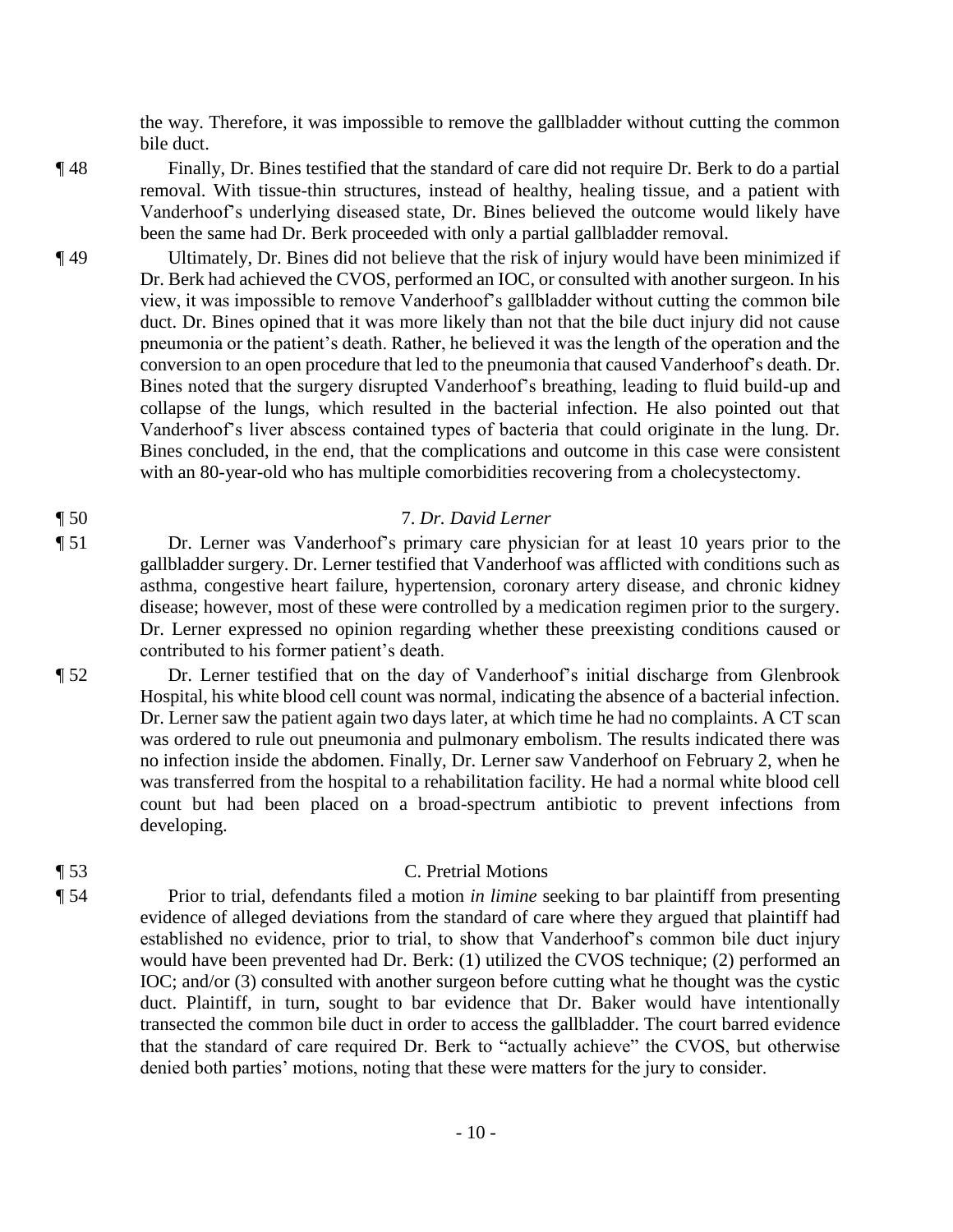$\overline{a}$ 

#### ¶ 55 ANALYSIS

¶ 56 Defendants raise several issues on appeal, specifically, whether: (1) the circuit court erred in denying their motion for judgment *n.o.v.*; (2) the court abused its discretion in admitting evidence of deviations from the standard of care in the absence of expert testimony that such deviations proximately caused the decedent's injuries; (3) the court abused its discretion in admitting evidence of medical expenses without a proper foundation; (4) statements made by plaintiff's counsel at trial were prejudicial and denied defendants a fair trial; and (5) the jury's verdict was against the manifest weight of the evidence. We address these arguments *seriatim*.

# ¶ 57 A. Denial of Motion for Judgment *N.O.V.*

- ¶ 58 Defendants contend that they are entitled to a judgment *n.o.v.* because plaintiff failed to present any expert evidence to establish that Dr. Berk's alleged deviations from the standard of care proximately caused Vanderhoof's injuries or his death. Specifically, they argue there was no testimony indicating that Dr. Berk would have avoided injuring the common bile duct during the surgery had he followed any part of the four-step protocol outlined in Dr. Finks' testimony. $3$
- ¶ 59 A motion for judgment *n.o.v.*, which asks the court to set aside the jury's verdict and enter judgment in favor of the movant, may be granted only when " 'all of the evidence, when viewed in its aspect most favorable to the opponent, so overwhelmingly favors movant that no contrary verdict based on that evidence could ever stand.' " *Maple v*. *Gustafson*, 151 Ill. 2d 445, 453 (1992) (quoting *Pedrick v. Peoria & Eastern R.R. Co.*, 37 Ill. 2d 494, 510 (1967)). "In ruling on a motion for a judgment *n.o.v.*, a court does not weigh the evidence, nor is it concerned with the credibility of the witnesses; rather it may only consider the evidence, and any inferences therefrom, in the light most favorable to the party resisting the motion." *Id.* Moreover, the motion should not be granted "if there is any evidence, together with reasonable inferences to be drawn therefrom, demonstrating a substantial factual dispute, or where the assessment of credibility of the witnesses or the determination regarding conflicting evidence is decisive to the outcome." *Id.* at 454. Because defendants' challenge to the denial of their motion presents a question of law as to whether there is "a total failure or lack of evidence to prove any necessary element" of plaintiff's case (internal quotation marks omitted) (*York v. Rush-Presbyterian-St. Luke's Medical Center*, 222 Ill. 2d 147, 178 (2006)), our review is *de novo* (*McClure v. Owens Corning Fiberglas Corp.*, 188 Ill. 2d 102, 132 (1999)).

¶ 60 To establish a claim of medical malpractice against a health care provider, a plaintiff must prove: (1) the applicable standard of care; (2) a provider's negligent failure to comply with the applicable standard of care; and (3) a resulting injury proximately caused by the alleged

 $3$ In their reply brief, defendants contend that plaintiff failed to specifically address their arguments that judgment *n.o.v.* was proper and that the jury's verdict was against the manifest weight of the evidence, such that forfeiture is appropriate under Illinois Supreme Court Rule 341(h)(7) (eff. Feb. 6, 2013). Indeed, plaintiff chose to respond to these arguments–as to defendants' argument regarding the admission of medical bills discussed below–by identifying certain items not contained in the record on appeal and asserting that the issues cannot be decided on an incomplete record. Defendants subsequently supplemented the record. We note that forfeiture is a limitation on the parties, not on the court. *Hux v. Raben*, 38 Ill. 2d 223, 224 (1967). Plaintiff's assertion that causation was sufficiently established at trial is evident from the substance of her brief, which points to specific expert testimony establishing a causal link between the alleged negligence and Vanderhoof's injuries and death.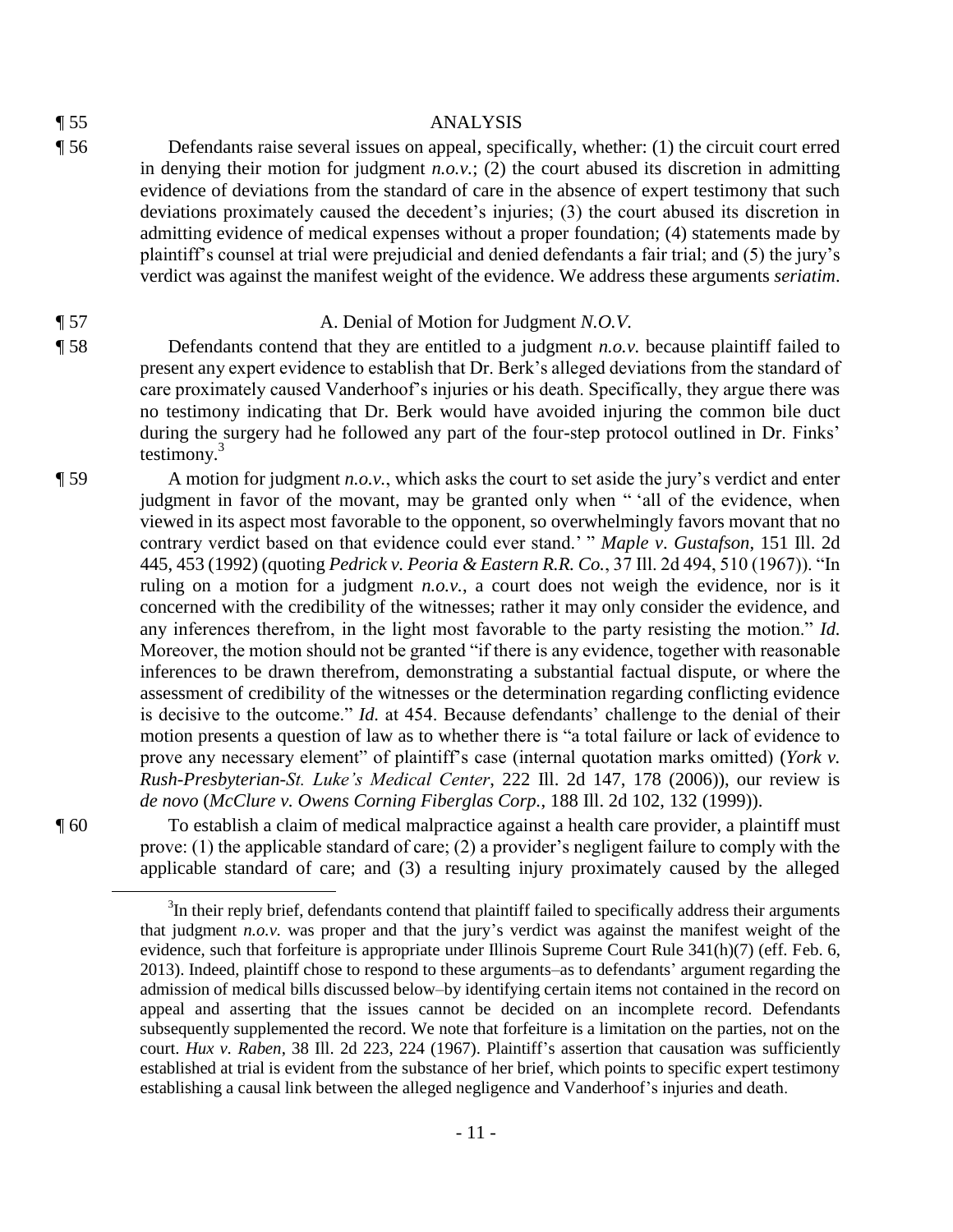negligence. *Sullivan v. Edward Hospital*, 209 Ill. 2d 100, 112 (2004). "A plaintiff must present at least *some* evidence on every essential element of the cause of action or the defendant is entitled to judgment in his or her favor as a matter of law." (Emphasis added.) *Id*. at 123. Generally, "[i]ssues involving proximate cause are fact specific and therefore uniquely for the jury's determination." *Holton v. Memorial Hospital*, 176 Ill. 2d 95, 107 (1997). To establish proximate cause, a plaintiff must show that "defendant's negligence 'more probably than not' caused plaintiff's injury." *Id.* Such proof "must be established by expert testimony to a reasonable degree of medical certainty, and the causal connection must not be contingent, speculative, or merely possible." (Internal quotation marks omitted.) *Johnson v. Ingalls Memorial Hospital*, 402 Ill. App. 3d 830, 843 (2010).

¶ 61 Under the lost chance doctrine, a plaintiff may establish proximate cause by proving that the alleged negligence resulted in an injury in which the patient was deprived "of a chance to survive or recover from a health problem, or where the malpractice has lessened the effectiveness of treatment or increased the risk of an unfavorable outcome to the plaintiff." *Holton*, 176 Ill. 2d at 111. Causation evidence may be presented through the plaintiff's expert's opinion, to a reasonable degree of medical certainty, that the defendant's alleged negligence "proximately caused the increased risk of harm or lost chance of recovery." *Id.* at 119. To show proximate cause, the plaintiff is not required to show that "a better result would have been achieved" or that the patient would have had a greater than 50% chance of survival or recovery, absent the alleged malpractice. (Internal quotation marks omitted.) *Id.* at 106, 119.

¶ 62 In order to find that the circuit court erred in denying defendants' motion for a judgment *n.o.v.* in this case, we must conclude that there was "a total failure or lack of evidence" at trial to support the jury's finding that Dr. Berk deviated from the applicable standard of care and that his negligence was a proximate cause of Vanderhoof's injuries. (Internal quotation marks omitted.) *York*, 222 Ill. 2d at 178. If there was *some* evidence to support the jury's verdict, then defendants are not entitled to judgment *n.o.v.* See *Perkey v. Portes-Jarol*, 2013 IL App (2d) 120470, ¶ 63. Here, the circuit court found there was sufficient evidence to submit the case to the jury. Specifically, the court determined that plaintiff presented the jury with expert evidence, through Dr. Finks' testimony, of "Vanderhoof's lost chance, his lessened effective surgical treatment, his increased risk of a cut common bile duct as opposed to just the continuing ongoing risk of an avulsed one which would have been less injured and required more minor repair and therefore [would have entailed an] increase[d] chance of recovery." While acknowledging the contrary evidence established through Dr. Baker's testimony–that it was impossible to remove the gallbladder without injuring the common bile duct–the circuit court noted the "substantial impeachment" of Dr. Baker regarding his report of the cause of death in the death certificate, and suggested the jury either "didn't believe [ ]his testimony or didn't find it reliable." In the end, the court determined that it could not find that the verdict reflected "an unreasonable conclusion \*\*\* in light of the evidence before the jury. They're the triers of fact \*\*\* that ha[ve] to determine the reliability and the credibility of witnesses on these subjects and they evidently have."

¶ 63 We must determine whether plaintiff established *some* expert evidence to show that Dr. Berk's alleged deviation from the standard of care, *i.e.*, his failure to follow the four-step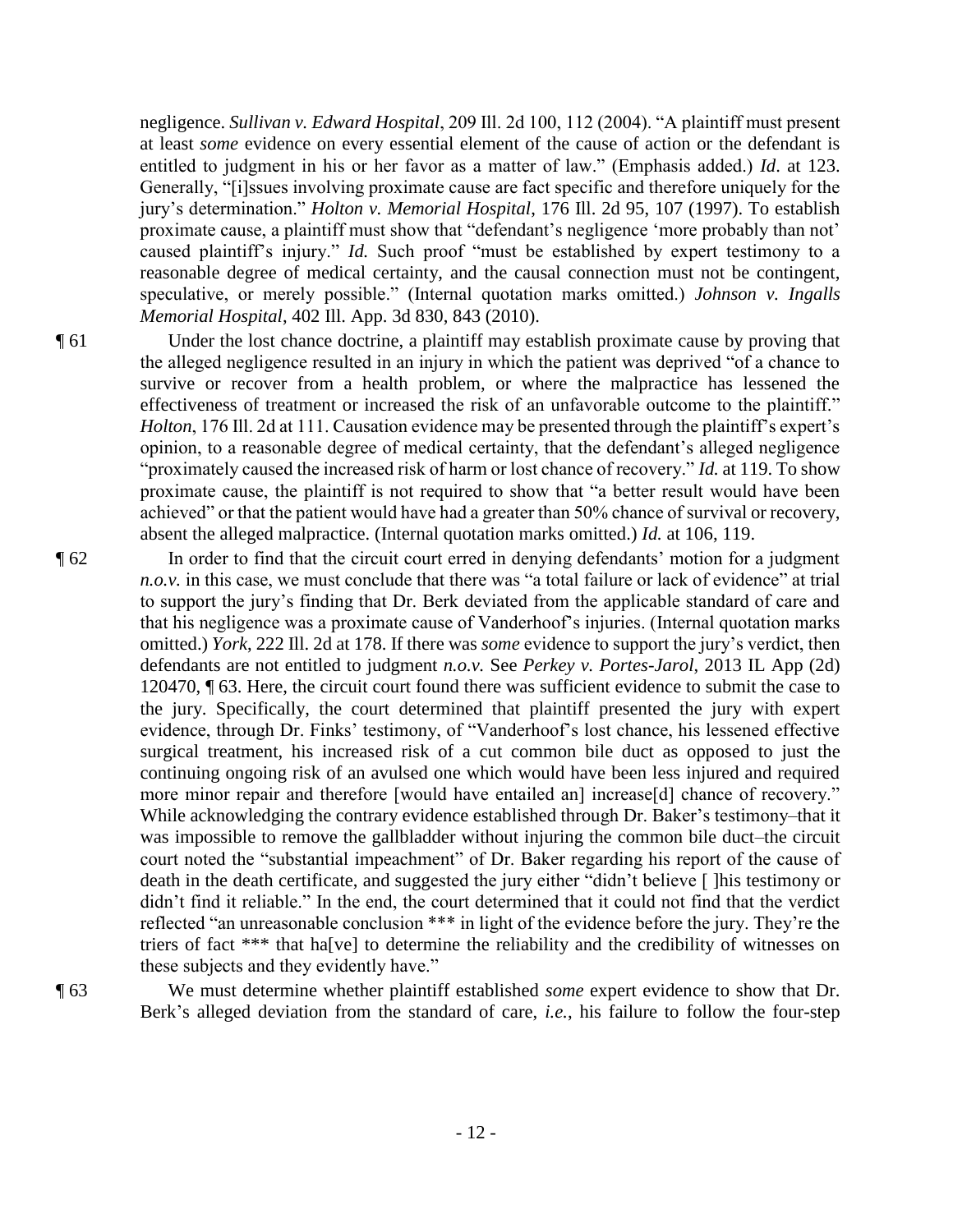protocol, proximately caused an injury to Vanderhoof. *Id*. 4 In other words, we must decide if all of the trial evidence, taken in the light most favorable to plaintiff, so overwhelmingly favors defendants that no contrary verdict based on this evidence could ever stand. Following our review of the record, we agree with the circuit court.

¶ 64 Dr. Finks testified that the applicable standard of care required Dr. Berk to take certain precautionary measures to avoid cutting the common bile duct in this case (*i.e.*, attempt to achieve the CVOS, perform an IOC, obtain a second opinion, and perform only a partial gallbladder removal) and that, had Dr. Berk done so, the chance of Vanderhoof's common bile duct being severed "would have been greatly diminished." Dr. Finks concluded that, absent Dr. Berk's deviation from the standard of care, Vanderhoof would not have suffered the resulting injuries, reconstructive repair surgery, and the bile leakage, infection, and sepsis that resulted in his death. Dr. Bines completely disagreed with Dr. Finks' opinion, and stated that none of the four steps would have prevented injury to the common bile duct requiring reconstructive surgery. Faced with conflicting expert opinions on proximate cause, the jury had to decide which expert it found more credible. It was the jury's role to make such a determination. It is not our task, in reviewing the circuit court's denial of judgment *n.o.v.*, to "usurp the function of the jury and substitute [our] judgment on questions of fact fairly submitted, tried, and determined from the evidence which did not greatly preponderate either way." *Maple*, 151 Ill. 2d at 452-53.

- ¶ 65 Moreover, although the four steps were explained in serial order during Dr. Finks' trial testimony, we believe it is not necessary to determine whether there is sufficient evidence that any single departure from these steps by Dr. Berk, in isolation, was a proximate cause of Vanderhoof's injuries. As the circuit court aptly noted, the protocol described by Dr. Finks "is a four-step process and to–to break it down and, in essence uncouple these four steps, is not to give the \*\*\* standard of care protocol its fair assessment." Built into the protocol is the possibility that any given step may be unsuccessful and another alternative may be necessary. Therefore, we view the causation evidence presented by plaintiff by considering Dr. Berk's failure to attempt the four steps of the protocol, collectively, *as a whole*.
- ¶ 66 Evidence presented at trial established that Dr. Berk did not utilize the four-step protocol that Dr. Finks said was required under the applicable standard of care. Indeed, with the exception of the CVOS, which he at first claimed to have attempted, but later admitted was a technique involving different requirements than the anatomical landmark technique that he actually used, Dr. Berk conceded at trial that he did not attempt to take any of the four steps prior to cutting the common bile duct inadvertently.

¶ 67 We agree with plaintiff's assertion that she did not have to show that Dr. Berk's failure to take any of the four precautionary steps actually deprived the decedent of a better outcome or a completely successful recovery. Furthermore, plaintiff was not required to prove that Vanderhoof "would have enjoyed a greater than 50% chance of survival or recovery absent the

 $\overline{a}$ 

<sup>4</sup>Defendants complain that plaintiff "over-simplifies" her theory of negligence in her response on appeal. We find no relevant difference, however, between plaintiff's argument at trial that Dr. Berk deviated from the standard of care by not following the precautionary measures to identify the common bile duct before cutting it and the statement in her response brief that "[i]t was a deviation from the standard of care for Dr. Berk to cut [decedent's] common bile duct without first conclusively identifying it."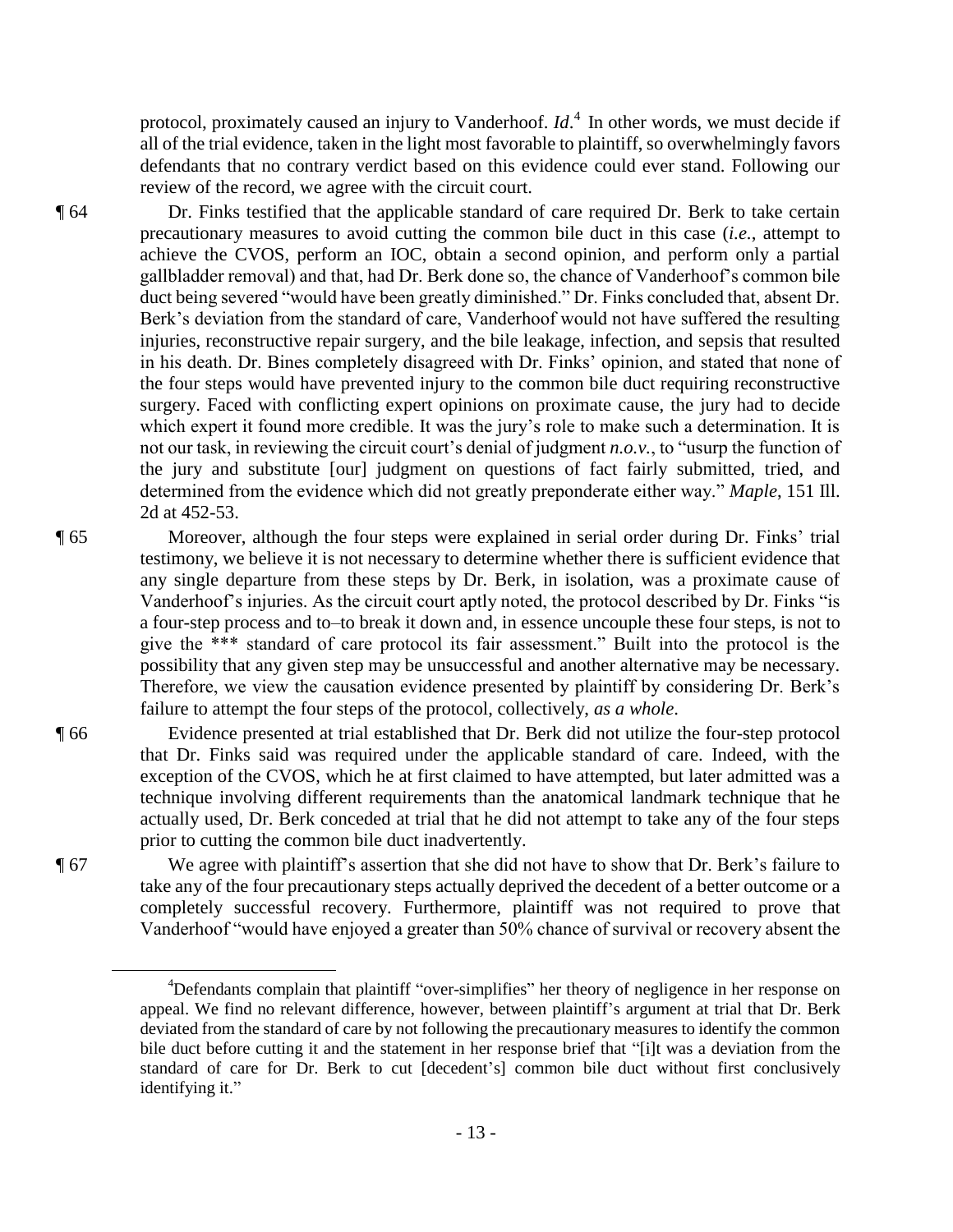alleged malpractice." *Holton*, 176 Ill. 2d at 119. Our sister courts have also acknowledged this delineation in proof. See *Hemminger v. LeMay*, 2014 IL App (3d) 120392, ¶ 23 (rejecting the argument, in reversing a directed verdict in favor of defendants, that plaintiff failed to show adequate causation evidence because his expert " 'was unable to opine that the outcome in [the decedent's] specific case would have been different with earlier treatment' "); *Perkey*, 2013 IL App (2d) 120470, ¶ 63 (judgment as a matter of law was not appropriate where a plaintiff presented "some evidence" that the alleged negligence proximately caused an increased risk of harm or lost chance of recovery, even where, absent the alleged negligence, the decedent would have had a less than 50% chance of survival).

¶ 68 Plaintiff presented expert evidence, to a degree of medical certainty, that Dr. Berk's failure to attempt any of the "four steps," more probably than not, resulted in an increased risk of infection for Vanderhoof, lessened the effectiveness of his treatment, or diminished his chance for a successful recovery. She established that her father's subsequent postoperative bile duct scarring, bile leakage, liver abscess, infection, and sepsis, more likely than not, resulted from the severed common bile duct injury and the Roux-en-Y procedure required to repair it. Under *Holton*, she satisfied her burden of proof. 176 Ill. 2d at 119. Accordingly, we find that plaintiff presented sufficient evidence of proximate cause to overcome defendants' motion for judgment *n.o.v.*

¶ 69 Defendants argue that plaintiff's evidence regarding proximate causation was "conclusory" because Dr. Finks could not rule out the possibility that certain steps could not have been achieved or, if achieved, might not have prevented some injury to the common bile duct. Contrary to defendants' assertion, we find that plaintiff was not required to prove that " 'a better result would have been achieved [for Vanderhoof] absent the alleged negligence of [Dr. Berk].' " *Id*. at 106 (quoting *Borowski v. Von Solbrig*, 60 Ill. 2d 418, 424 (1975)). *Perkey v. Portes-Jarol*, 2013 IL App (2d) 120470 is instructive on this point. In *Perkey*, the decedent complained to the defendant physician of back pain and a number of tests were ordered, including a CT scan to rule out kidney stones. The scan showed abnormal dilation of the pancreatic duct and prompted the radiologist's recommendation to " 'assess for either stricture or tumor causing this finding.' " *Id.* ¶ 5. The defendant failed to disclose the radiologist's recommendation to the decedent and, instead, suggested a " 'wait and see' " approach before conducting further testing. *Id.* ¶¶ 7, 37. Subsequently, the decedent was diagnosed with pancreatic cancer, which, despite surgical treatment, later metastasized to her lung and caused her death. *Id.* **[1]** 10-12. At trial, the plaintiff's expert testified that the doctor's delay in detecting the cancer caused the decedent to lose a chance at a cure and was a cause of her death. *Id.*  $\parallel$  19. The jury returned a verdict in the plaintiff's favor and judgment was entered against the defendants. The defendants' motion for judgment *n.o.v.* was denied by the circuit court. The appellate court affirmed this ruling, finding that the plaintiff's expert's testimony regarding the standard of care "as what 80% of physicians would do was, at most, conflicting evidence that could have borne on her credibility," and, "[a]s such, these statements alone could not serve as the basis for a directed verdict or judgment *n.o.v*." *Id.* ¶ 55.

¶ 70 The defendants in *Perkey*, like defendants in this case, argued that the plaintiff's expert's lack of "certainty" broke the causal connection between the defendants' alleged negligence and the plaintiff's lost chance of recovery. *Id.* ¶ 62. The expert could not state with certainty how far the patient's cancer had advanced at the time the CT scan was performed and conceded that it might have already advanced to Stage IIB, the same stage it was when the tumor was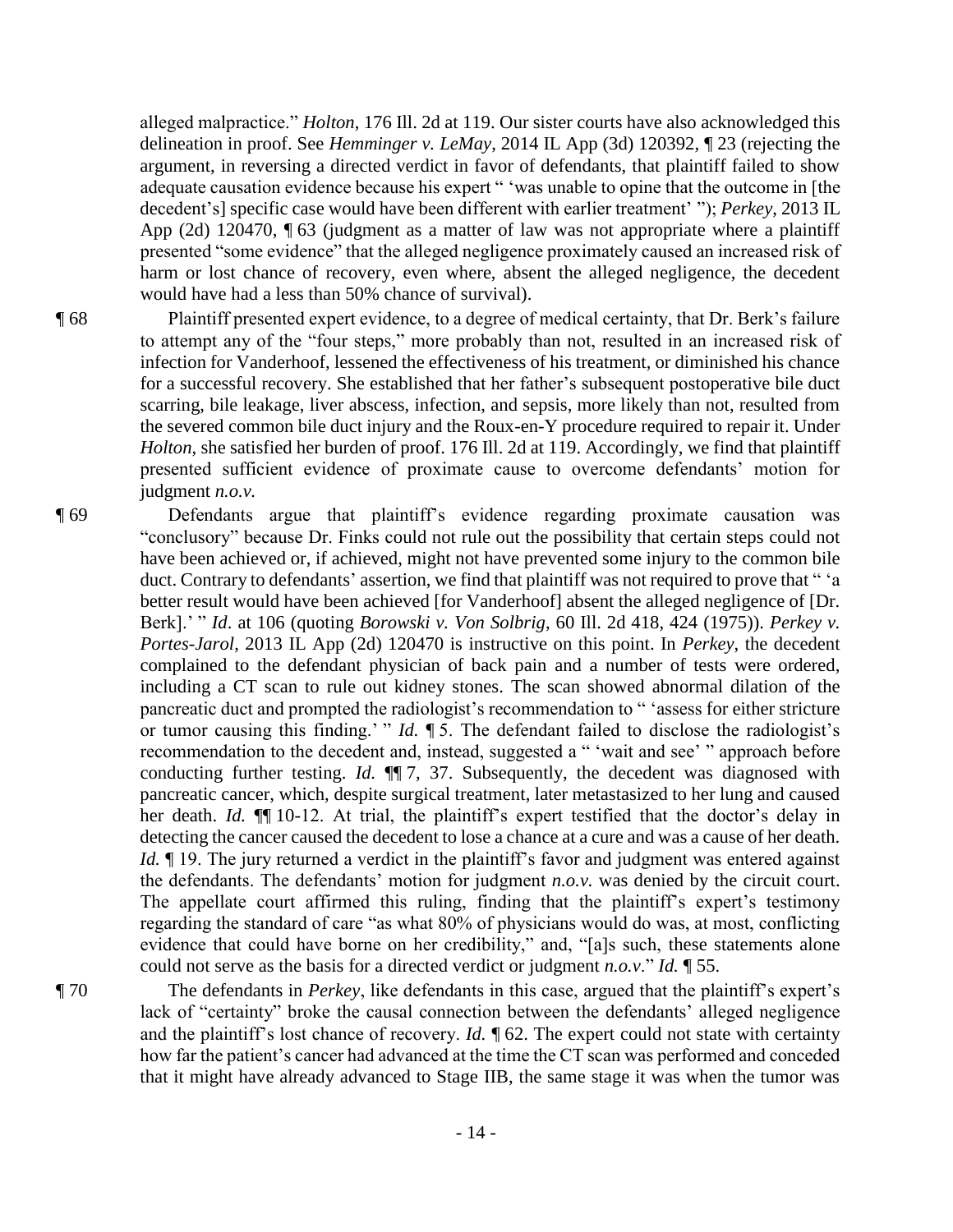eventually detected and removed. *Id.* ¶¶ 62, 64. The appellate court concluded that this discrepancy amounted to an issue of the expert's credibility, such that "[t]he jury was faced with a classic battle of the experts, and the battle was for the jury, as the trier of fact, to resolve." *Id.* ¶ 66. Where the plaintiff presented at least "some evidence" that the alleged negligence decreased the decedent's chances of recovery, the jury's verdict would not be disturbed. *Id.* ¶ 63.

¶ 71 In their reply brief, defendants attempt to distinguish *Perkey* by arguing that the expert there provided percentages to quantify how much the alleged negligence reduced the plaintiff's chances of recovery. They cite no authority, however, standing for the proposition that such quantification is required for an expert opinion to be rendered with a reasonable degree of medical certainty. The court in *Perkey* merely held that "some evidence" supporting causation was required to support the expert's opinion for denial of judgment *n.o.v.* to be proper. Indeed, the use of percentages to quantify the relative risk to a plaintiff with or without the defendant's negligence seems most in keeping with the "separate injury" approach to the lost chance doctrine (in which a plaintiff is permitted to recover damages proportionate to the degree of lost chance), a view not adopted by our supreme court in *Holton*. See 176 Ill. 2d at 112 & n.1 (discussing the "relaxed causation" and "separate injury" approaches).

¶ 72 Defendants discuss at length how they believe the circuit court ignored the uncertainties in Dr. Finks' testimony and, in doing so, "eliminated proximate cause as a necessary element of plaintiff's case." The record does not support this characterization. We believe the circuit court correctly viewed defendants' efforts to hold Dr. Finks to a standard of absolute certainty as being akin to requiring plaintiff to prove that, but for the claimed negligence, a better result would have been obtained. This is contrary to established precedent. See *Borowski v. Von Solbrig*, 60 Ill. 2d 418, 424 (1975) (holding that "[i]t is not necessary to become involved in all of the collateral ramifications that the 'better result' test could inject into a case"); *Holton*, 176 Ill. 2d at 107 (holding that "[t]he 'better result test' is not a part of plaintiff's burden of proof"). As the circuit court correctly noted, "[e]xpert testimony can be expressed in terms of probabilities [as opposed to certainties] as long as it is within a reasonable degree of medical certainty."

¶ 73 Defendants further argue that Dr. Finks' testimony leaves a "fatal gap" between the alleged deviations and Vanderhoof's injury. Their reliance on *Aguilera v. Mount Sinai Hospital Medical Center*, 293 Ill. App. 3d 967 (1997) for this proposition is misplaced. In *Aguilera*, the plaintiff in a medical malpractice suit presented testimony from two expert witnesses that an earlier CT scan of the decedent would have allowed surgical intervention that may have saved his life. *Id.* at 969-70. Both of the experts admitted, however, that the decision to operate would not have been made without input from a neurosurgeon. Two neurosurgeons testified during the trial that "even with an earlier CT scan, surgery would not have been appropriate." *Id.* at 975. The jury found in favor of the plaintiff and the defendant moved for judgment *n.o.v.* After determining that the plaintiff had presented no evidence to show that the decedent's treatment would have been any different had the omitted steps been taken, the circuit court entered judgment *n.o.v.* On review, the appellate court affirmed, finding that "[t]he absence of expert testimony that \*\*\* an analysis of an earlier CT scan would have led to surgical intervention or other treatment that may have contributed to the decedent's recovery create[d] a gap in the evidence of proximate cause fatal to plaintiff's case." *Id.*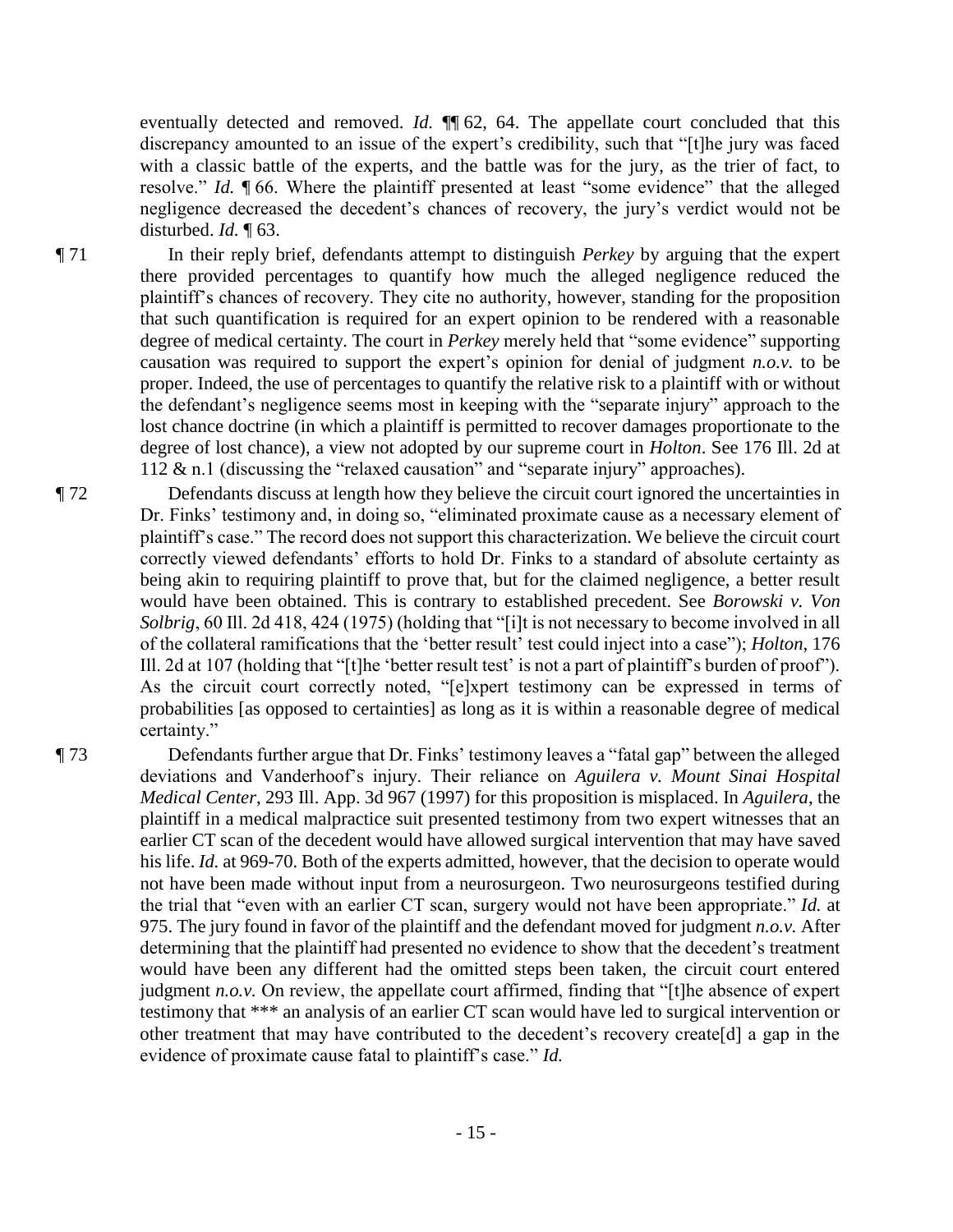¶ 74 The case before us is not analogous to *Aguilera.* Here, Dr. Finks testified that Dr. Berk failed to follow a four-step protocol required by the applicable standard of care that, if followed, would have "greatly diminished" the risk of injury to the common bile duct; and that this failure caused or contributed to the misidentification and complete transection of the common bile duct, something Dr. Finks described as a "devastating injury." For this case to be on point with *Aguilera*, Dr. Berk would have to have testified that, even if he had achieved the CVOS, even if the IOC clearly showed him the anatomy, or even if a colleague helped him to correctly identify it, he was going to transect the common bile duct anyway; in other words, he would have done nothing differently even if he had successfully followed the protocol. But this is not what Dr. Berk said, nor was there evidence to support this supposition. Although Dr. Baker testified that he would have intentionally cut the common bile duct in order to remove the gallbladder, Dr. Berk made it clear that he did not intend to transect the common bile duct, that he had misidentified the structure *inadvertently*, that he immediately recognized a problem when he suspected that he had cut the bile duct, and that he understood it was an error to do so.

¶ 75 Other cases relied on by defendants are distinguishable on this same basis. In each of the cases they cite, the evidence demonstrated that, even if a negligently omitted step had been taken, it was not at all clear that the treatment rendered would have been any different. In *Seef v. Ingalls Memorial Hospital*, 311 Ill. App. 3d 7, 16 (1999), for example, the plaintiff sued for the stillborn death of her baby, alleging that the nurses who treated her failed to timely notify her doctor of the results of her fetal monitoring. Her doctor, however, stated that, even if he had received the results earlier, he would have misinterpreted the data in the same way that he ultimately did. *Id.* at 17. In *Wiedenbeck v. Searle*, 385 Ill. App. 3d 289, 290-91 (2008), the patient went to an urgent care facility on a Thursday complaining of a severe headache and nausea, and was diagnosed with sinusitis and eustachian tube dysfunction. A CT scan the next day, however, revealed she was, in fact, suffering from a colloid cyst. Following the patient's transfer to a hospital, her condition worsened and she suffered brain herniation, which lead to irreversible brain damage and, ultimately, her death several years later. The plaintiff's expert testified that a CT scan should have been ordered when the patient first presented, and that treatment " 'would have been sooner, and sooner would have been better.' " *Id.* at 296. The appellate court found this insufficient to establish causation because there was no testimony establishing that a CT scan performed by the urgent care facility on Thursday, as opposed to Friday, would have resulted in different treatment (or a better outcome) after she arrived at the hospital. *Id.* at 298-99. In *Johnson*, 402 Ill. App. 3d at 844, the plaintiff alleged that her doctors negligently failed to advise her of the risks of a uterine rupture following two previous cesarean section births and failed to refer her to an obstetrician with delivery privileges, resulting in her emergency cesarean section and the subsequent death of her child. The plaintiff's expert admitted, however, that he did not know what treatment an obstetrician would have ordered had the plaintiff been referred earlier, and that it would have been an exercise of medical judgment whether to perform a cesarean section at that time. *Id.* at 845. Noting that the obstetrician who would have received the referral was never asked to testify about what his plan of treatment would have been, the appellate court determined there was insufficient evidence to support a causal nexus between the alleged deviations and resulting injury. *Id.* at 844, 847. Finally, in *Townsend v. University of Chicago Hospitals*, 318 Ill. App. 3d 406, 408 (2000), the patient died from a severe infection caused by a kidney stone. The plaintiff alleged the doctors and hospital that treated the decedent failed to transfer her to an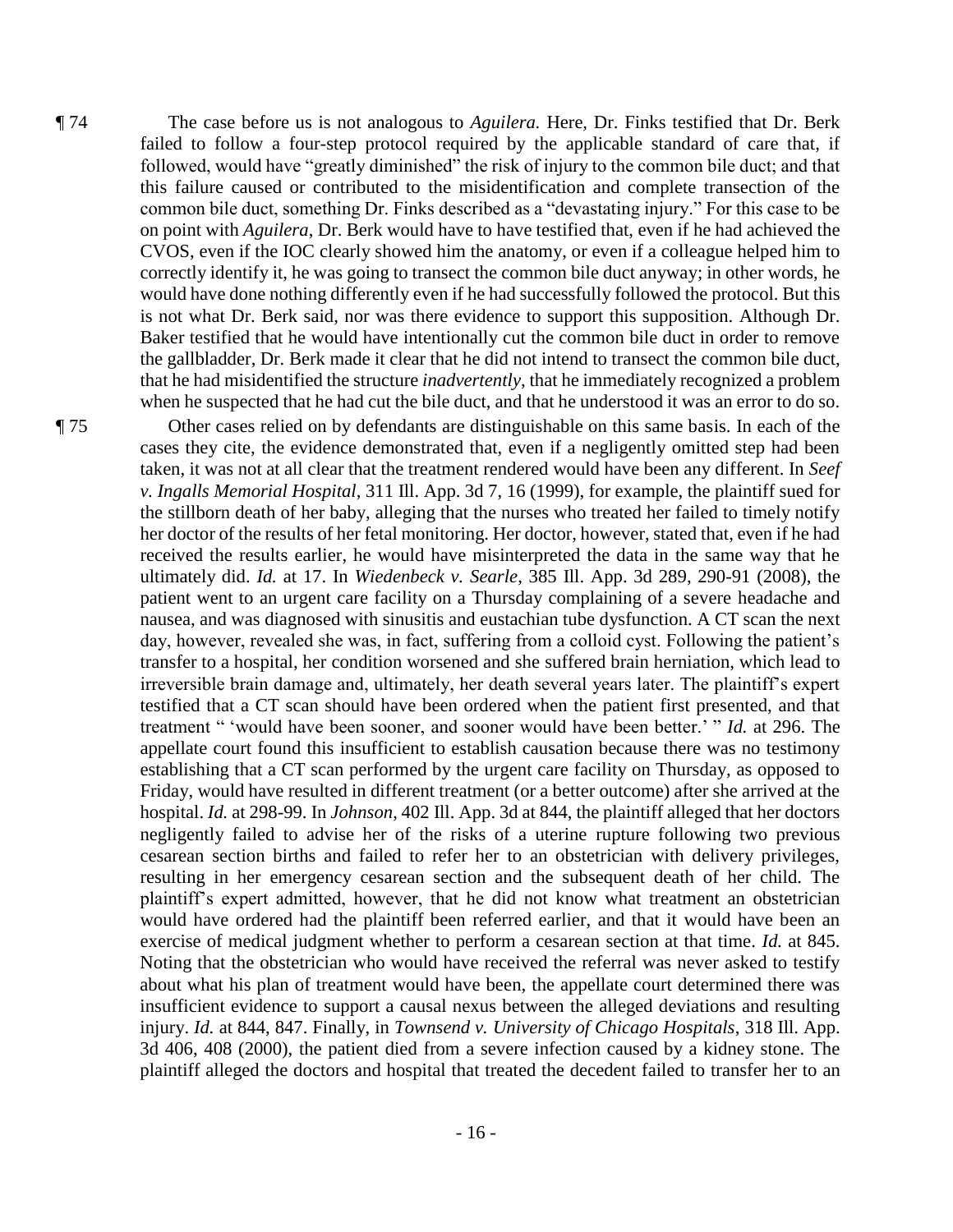intensive care unit or order an abdominal X-ray to identify the obstruction sooner. *Id.* at 411. The plaintiff's expert testified that, if the kidney stone had been identified, the treating physician would have had to call an interventional radiologist or a urologist to treat it, but the plaintiff presented no evidence of what a doctor with that expertise would have done to relieve the obstruction. *Id.* at 414-15.

¶ 76 In these cases there was a "fatal gap" in causation evidence, leaving the jury to speculate what a doctor with the requisite expertise would have done next if he possessed knowledge obtained through steps the plaintiff claimed were negligently omitted. Here, we need not even resort to reasonable inferences about what Dr. Berk would have done had he been able to conclusively identify the structures leading to and surrounding the gallbladder. Dr. Berk admitted at trial that, had he known the structure that he had clipped was, in fact, the common bile duct, he would not have proceeded to cut it. There is no question that he severed the common bile duct in error and not because he planned to do so. Thus, there is no "fatal gap" in the evidence.

¶ 77 Dr. Bines opined that, even if Dr. Berk had followed the four-step protocol, the common bile duct would still have been injured. Dr. Bines stated it was not possible to achieve the CVOS, that the IOC would have been risky and unhelpful, that the only person Dr. Berk would have consulted with–Dr. Baker–would not have done anything differently, and that a partial gallbladder removal was more risky for a patient like Dr. Vanderhoof than a common bile duct transection and reconstruction surgery. Taking Dr. Bines' testimony along with that provided by Drs. Berk, Barrera, and Baker, we agree that defendants elicited substantial evidence to refute plaintiff's expert evidence; however, all of the evidence in this case, when viewed in its aspect most favorable to plaintiff, does not so overwhelmingly favor defendants that no contrary verdict based on that evidence could ever stand. The conflicting expert testimony, as well as the credibility of both sides' experts, was a matter for the jury to weigh and resolve. The circuit court did not err in denying defendants' motion for judgment *n.o.v.* 

# ¶ 78 B. Evidence of Deviations From the Standard of Care

- ¶ 79 Defendants next claim that they are entitled to a new trial because the circuit court erred in admitting evidence of Dr. Berk's alleged deviation from the standard of care when, in fact, any such deviation was not causally linked to Vanderhoof's injuries and subsequent demise. Whether to admit expert testimony is an issue within the sound discretion of the circuit court; its ruling will not be reversed absent an abuse of that discretion (*Snelson v. Kamm*, 204 Ill. 2d 1, 24 (2003)), *i.e.*, when "no reasonable person would take the view adopted by the trial court" (internal quotation marks omitted) (*Ramirez v. FCL Builders, Inc.*, 2014 IL App (1st) 123663, ¶ 198). Likewise, we will only reverse the trial court's denial of a motion for a new trial where we find an abuse of discretion. *Maple*, 151 Ill. 2d at 455.
- ¶ 80 Defendants first contend they were denied a fair trial because the circuit court denied their motion *in limine* and, instead, allowed Dr. Finks to testify at trial about Dr. Berk's failure to follow any of the four steps described by Dr. Finks. Defendants claim that the ruling was improper because: (1) the only alleged deviations "properly disclosed" in plaintiff's responses to Illinois Supreme Court Rule 213(f)(3) (eff. Jan. 1, 2007) interrogatories involved Dr. Finks' opinions regarding the failure to attempt a CVOS, IOC, and consult with another surgeon, and did not include his opinion regarding a partial gallbladder removal; and (2) even if such failure amounts to a deviation from the standard of care, it was not ultimately a cause of Vanderhoof's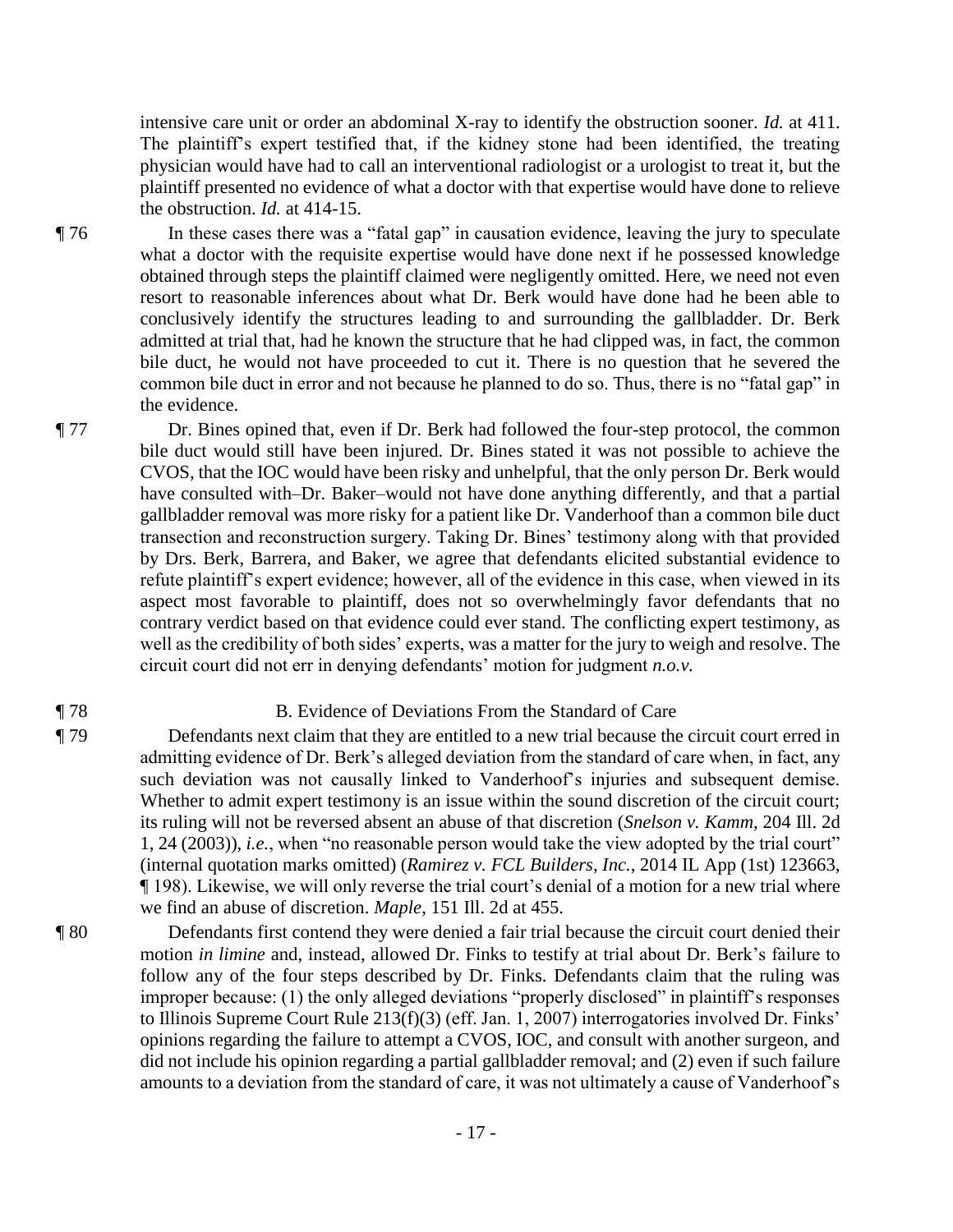injuries. Defendants also contend that Dr. Finks' expert testimony merely reflected his own personal practice of performing a partial removal under the circumstances, which defendants assert is not a legally sufficient basis for establishing a standard of care (see *Walski v. Tiesenga*, 72 Ill. 2d 249, 259, 261 (1978)). The circuit court rejected these arguments and denied defendants' motion *in limine*, after concluding that Dr. Finks' opinion regarding a partial gallbladder removal had been sufficiently disclosed during his deposition prior to the trial. Rule 213(g) limits expert opinions at trial to "[t]he information disclosed in answer to a Rule 213(f) interrogatory, *or in a discovery deposition*." (Emphasis added.) Ill. S. Ct. R. 213(g) (eff. Jan. 1, 2007). We agree with the circuit court that Dr. Finks' testimony was sufficient to put defendants on notice that a partial gallbladder removal was the final step and last resort in the standard of care protocol that plaintiff intended to present at trial.

¶ 81 The remainder of defendants' challenges to the fairness of the trial focus again on the uncertainties perceived in Dr. Finks' testimony. Based on our review of the record, we find defendants' arguments generally suffer from the same faulty reasoning discussed above, *i.e.*, the notions that (1) each step in the four-step protocol must be stand or fall in isolation and (2) that Dr. Finks was required to rule out all other potential causes of decedent's injury in order to state to a reasonable degree of medial certainty that the alleged deviations increased the risk of harm or lost chance of recovery. Denial of defendants' motion for a new trial was proper because the circuit court did not abuse its discretion in admitting evidence of the deviations at issue in this case.

#### ¶ 82 C. Evidence of Medical Expenses as Damages

¶ 83 At the close of trial, the jury was instructed that it could award damages to compensate the plaintiff for losses suffered by her mother and her as a result of the death of her father, taking into consideration their relationship to him, mental suffering, grief, and sorrow. The court further instructed the jury that it could award damages to Vanderhoof's estate based on the nature, extent and duration of his injury, the reasonable and necessary medical expenses incurred by him, his pain and suffering, and his loss of normal life. The jury awarded a total of \$910,742.79. Of this, \$360,742.79 was awarded for the reasonable expenses of medical care, treatment and service received by Vanderhoof. This is the only aspect of the damages award defendants challenge. This is also the entire amount of damages plaintiff requested in this category, encompassing all of the charges incurred during the approximately two months that Vanderhoof received care in the hospital, with the exception of the first week following his surgery. This amount does not include, and plaintiff did not seek, expenses related to the surgery conducted by Dr. Barrera and Dr. Baker or the time Vanderhoof spent in a nursing facility.

¶ 84 Defendants argue they are entitled to remittitur in this amount because the circuit court erroneously admitted approximately 88 pages of Vanderhoof's medical records without requiring plaintiff to lay a foundation establishing that the expenses resulted from defendants' negligence. A circuit court may admit medical bills into evidence at its discretion and we will only reverse if there was an abuse of this discretion. *Gill v. Foster*, 157 Ill. 2d 304, 312-13 (1993). As noted above, the standard calls on us to determine whether the court's rulings were against logic, arbitrary, or whether they exceeded the bounds of reason and ignored recognized principles of law, causing substantial prejudice. *State Farm Fire & Casualty Co. v. Leverton*, 314 Ill. App. 3d 1080, 1083 (2000).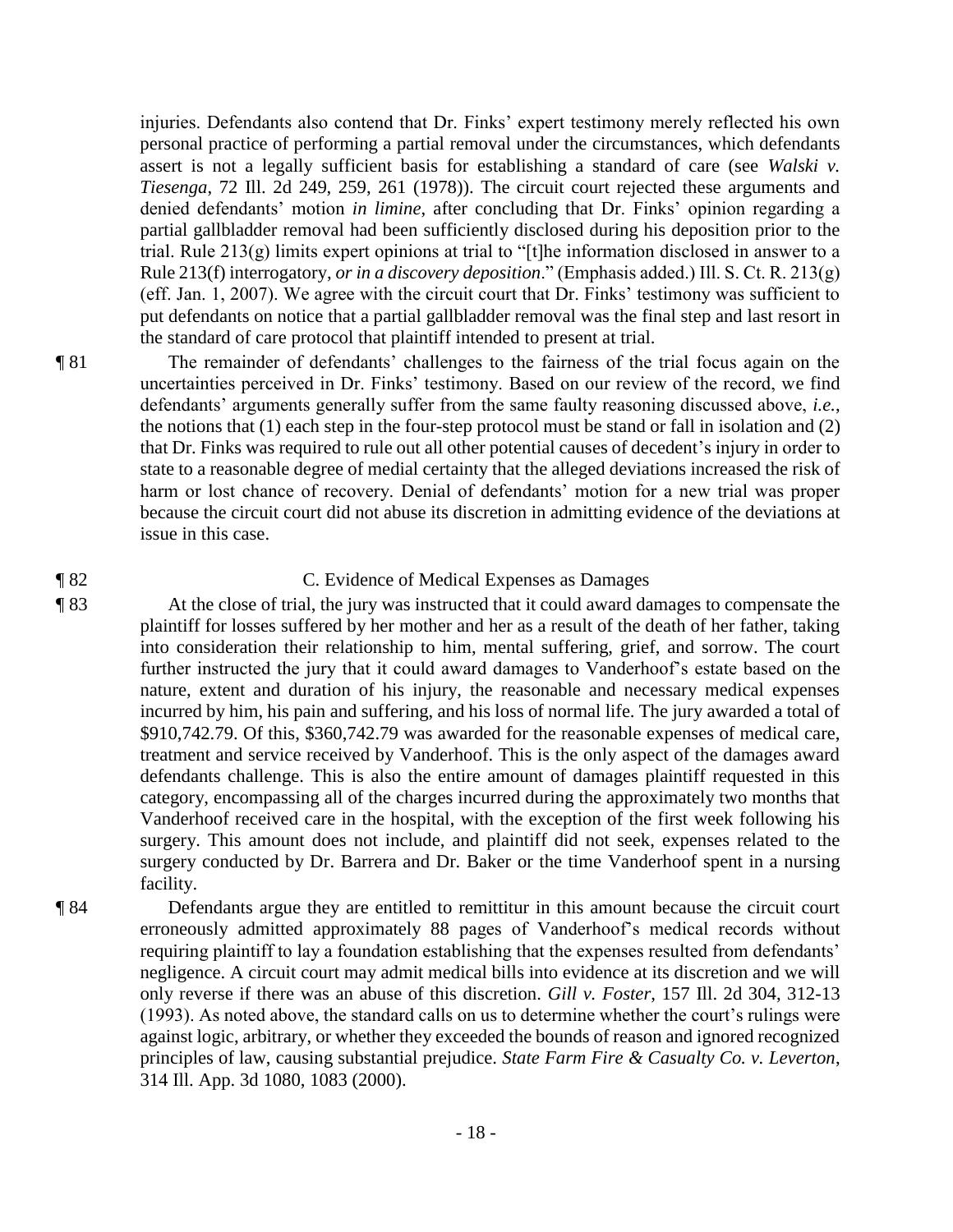¶ 85 To recover for medical expenses, a plaintiff must establish that the charges were reasonable, necessarily incurred as a result of injuries resulting from the defendant's negligence, and paid. *Arthur v. Catour*, 216 Ill. 2d 72, 81 (2005). Here, defendants argue that, because they never admitted that the medical expenses reflected in the bills were incurred as a result of their negligence,<sup>5</sup> plaintiff was required to lay a foundation through expert testimony connecting the dots between each charge and defendants' negligence. Without this testimony, defendants claim there was "no process other than speculation by which the jury could have translated the evidence." *Razor v. Hyundai Motor America*, 222 Ill. 2d 75, 108 (2006). The circuit court initially reserved ruling on defendants' motion *in limine* on this issue and encouraged the parties throughout trial to reach an agreement on an amount to be submitted to the jury. No agreement was reached, and defendants raised the issue again just before closing arguments.

¶ 86 Defendants' primary argument was that, although Dr. Finks testified that the bile duct injury more probably than not caused Vanderhoof's death, he only testified that the bile duct injury "could" have resulted in the various postoperative conditions Vanderhoof suffered from in the hospital. The circuit court expressed frustration with the parties for failing to question their witnesses to more firmly establish which charges were the result of the alleged negligence. It ultimately concluded, however, that the jury could draw inferences from the record that Vanderhoof's readmission to the hospital and decline in health were either completely or substantially related to his bile duct injury and the reconstruction surgery that it necessitated. The court found it reasonable, given these inferences, to submit the full amount of hospital expenses to the jury (with the bills themselves to go back to the jury room if defendants wished) and for defendants to have broad latitude to make their arguments, which the court felt went to the weight, and not the admissibility, of the evidence.

¶ 87 Plaintiff, for her part, has submitted no substantive argument in response to defendants' contentions, instead relying on the fact that there is no transcript detailing the court's reasoning at the time it decided to admit the medical bills themselves.<sup>6</sup> See *Corral v. Mervis Industries, Inc.*, 217 Ill. 2d 144, 157 (2005) ("Without an adequate record preserving the claimed error, the reviewing court must presume the circuit court had a sufficient factual basis for its holding and that its order conforms with the law."). Defendants point to other places in the record, however, where the court's reasoning is provided, including the lengthy discussion on the record before closing arguments and another at the hearing on defendants' posttrial motion, where the court denied defendants' motion for remittitur. Because the circuit court's reasoning is clear from the record, we consider the merits of this argument.

 $\overline{a}$ 

<sup>&</sup>lt;sup>5</sup>In response to plaintiff's request to admit, NorthShore admitted that the bills reflected charges for Vanderhoof's medical treatment during the stated time periods, that the charges were reasonable and necessary, and that the bills had been paid, but denied that any of the charges were incurred as a result of defendants' alleged negligence. Dr. Berk responded that he could neither admit nor deny that the bills reflected the medical expenses incurred by Mr. Vanderhoof or that they had been paid, but admitted that any charges for medical care rendered by him were reasonable and necessary medical expenses.

<sup>&</sup>lt;sup>6</sup>Plaintiff's counsel suggested, during the oral argument in this appeal, that defendants may have forfeited this issue by failing to object when the medical expenses were presented to the jury during plaintiff's closing argument. We agree with defendants, however, that no authority requires counsel to object to contested evidence during closing argument in order to preserve prior objections.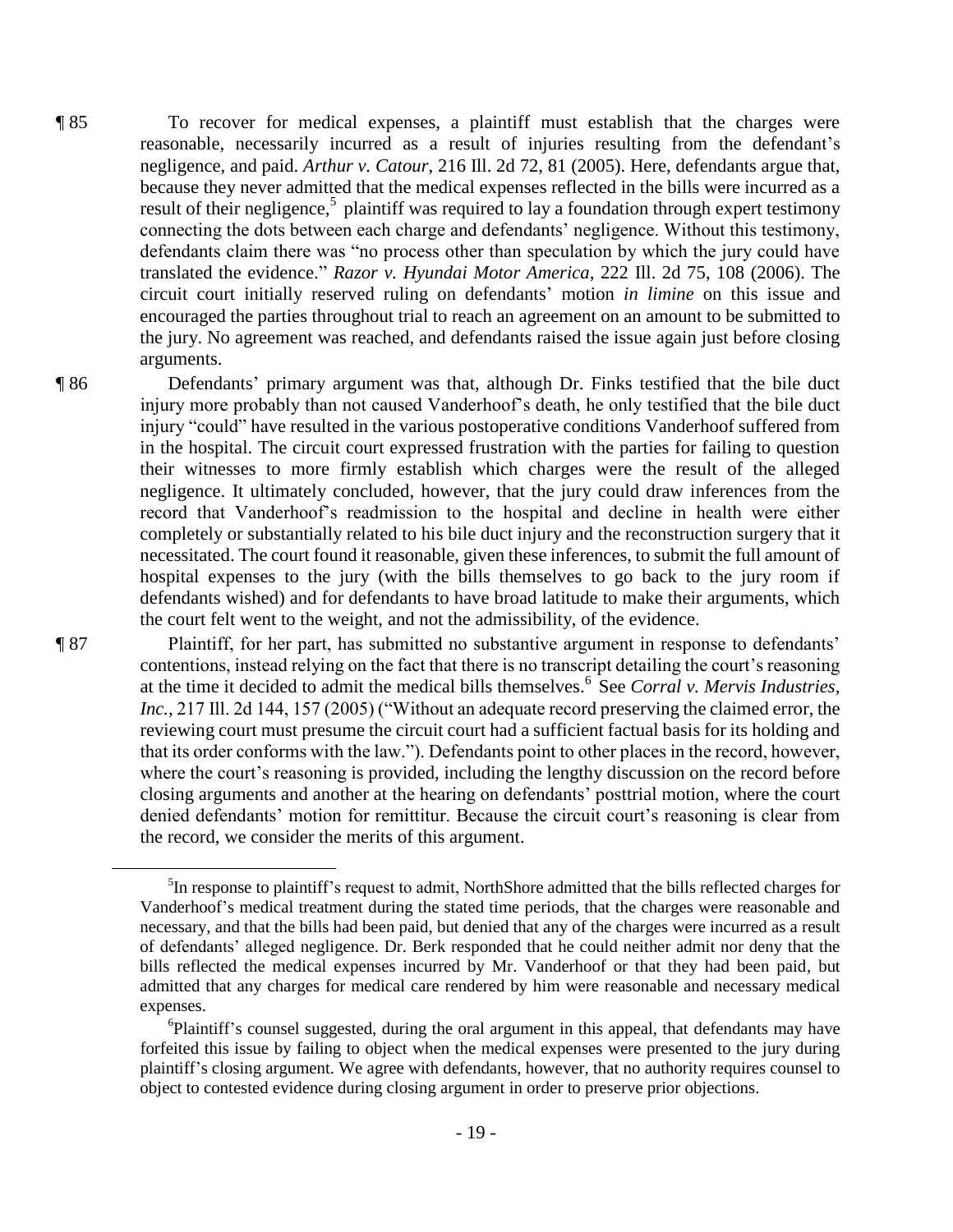¶ 88 Defendants argue that *Gill* stands for the proposition that merely publishing voluminous medical bills to the jury does not provide the jury with any reasonable basis for computing damages, and that it is plaintiff's burden to parse out the expenses to establish that each one is causally related to defendants' negligence. The circuit court correctly noted, however, that *Gill* involved multiple defendants and considerations of comparative fault not at issue here. See *Gill*, 157 Ill. 2d at 308. This is an important distinction. This case involves the alleged negligence of a single doctor performing a single procedure. The parties here essentially presented the jury with an all-or-nothing choice with respect to these medical expenses. Plaintiff's expert Dr. Finks testified that, if Vanderhoof had an uncomplicated surgery, meaning no bile duct injury, he would not have required a serious reconstruction surgery and would likely have left the hospital shortly after his surgery. Defendants' expert Dr. Bines, on the other hand, claimed Vanderhoof's outcome would have been exactly the same because the time he spent in the hospital, and ultimately his death, were caused by his inability to heal from the surgery,<sup>7</sup> not by any negligence on defendants' part. It is undisputed that neither side attempted to parse out the bills to establish that certain of them were caused by the alleged negligence and certain of them were not.

¶ 89 We do not agree, as defendants contend, that the circuit court shifted the burden to them to establish a causal link between the expenses and the alleged negligence. The court did fault defendants for failing to contradict or discredit positive, direct testimony from Dr. Finks that Vanderhoof would not have been hospitalized for a two-month period, during which time these expenses were incurred, absent his bile duct injury. Defendants failed to follow up on this point when Dr. Baker testified that not all of the expenses were caused by the bile duct injury, essentially presenting the jury with an "all-or-nothing" proposition: the jury could find that either (1) all of the submitted expenses were caused by Dr. Berk's alleged negligence, or (2) none of the expenses should be awarded because Dr. Berk did not act negligently. We agree with the circuit court that, in following this course, defendants forfeited their right to challenge Dr. Finks' assertion on a more granular level. See *Baker v. Hutson*, 333 Ill. App. 3d 486, 493 (2002) ("Where the testimony of a witness is neither contradicted by direct adverse testimony or by circumstances nor inherently improbable and the witness has not been impeached, the testimony cannot be disregarded by the fact finder." (citing *People ex rel. Brown v. Baker*, 88 Ill. 2d 81, 85 (1981))). Furthermore, because the jury awarded the full amount of expenses sought by plaintiff, there is no indication that it engaged in any arbitrary or speculative apportioning of the expenses as might have been the case if it gave some discount off of the full amount not supported by the evidence. Under these circumstances, the circuit court did not

 $\overline{a}$ 

 $T$ The record establishes that Vanderhoof was subjected to a surgery that lasted longer than planned and longer than is typical even for an open cholecystectomy. Dr. Bines concluded both that Vanderhoof died of complications from pneumonia and that his postoperative complications "focused around" his inability to keep his lungs clear. He testified that "the operation having to go to open *and having a long surgery*" caused the pneumonia. (Emphasis added.) It can reasonably be inferred that the additional Roux-en-Y procedure required Vanderhoof to remain in surgery longer than he would have had his common bile duct not been injured. Thus, even if the jury agreed with Dr. Bines that the pneumonia, and not the common bile duct injury, was the primary cause of Vanderhoof's postoperative complications and eventually of the sepsis that killed him, it could reasonably have concluded from the evidence that the bile duct injury necessitated the longer reconstruction surgery and caused the pneumonia.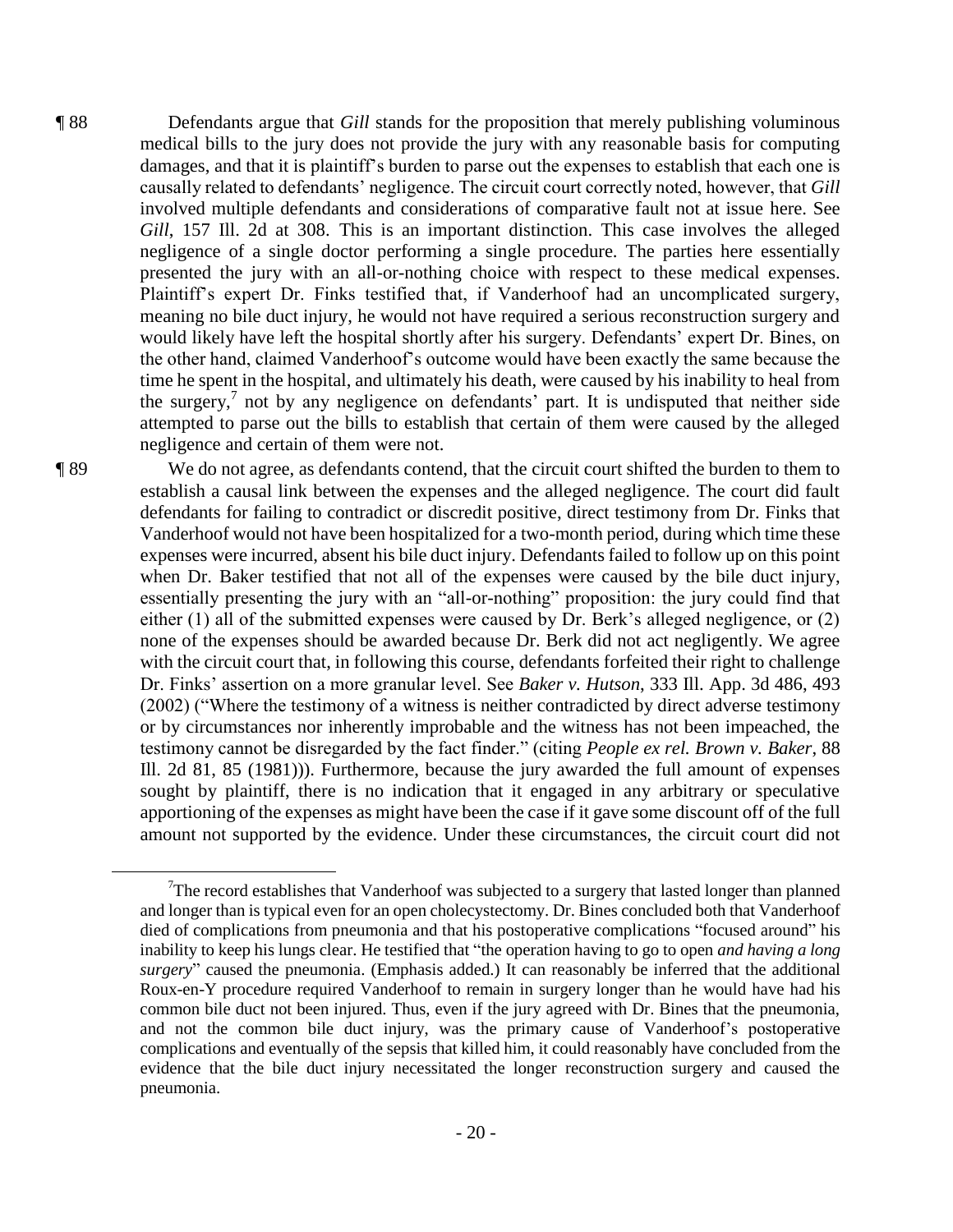abuse its discretion either in submitting the full amount of requested medical expenses to the jury or in denying defendants' motion for entry of remittitur.

- ¶ 90 D. Statements of Counsel
- ¶ 91 Defendants argue that a new trial is alternatively warranted as a result of improper comments made by plaintiff's counsel during closing arguments and the examination of Dr. Baker. Defendants claim plaintiff's counsel misstated the law, improperly appealed to the emotions of the jury, and mischaracterized the evidence. As discussed below, we find these arguments largely forfeited because defendants failed to preserve the alleged errors by contemporaneously objecting to them at trial. We apply the forfeiture rule strictly where, as here, the comments identified by defense counsel do not constitute flagrant misconduct and are not so egregious that they denied defendants a fair trial. Further, in the few instances where an objection was made, the circuit court properly admonished and instructed the jury, curing any potential prejudice.

# ¶ 92 1. *Misstated Law*

- ¶ 93 Defendants first claim that plaintiff's counsel misstated the law with respect to plaintiff's burden of proof in his rebuttal argument by stating that all the plaintiff had to prove was that Dr. Berk should have *tried* the methods articulated by Dr. Finks to identify the structures surrounding Vanderhoof's gallbladder before cutting. Defendants only made a contemporaneous objection to one of five statements they now identify as misstatements of the law: "Ladies and gentlemen, the law in this case says it is good enough to say you have to try"; "It is good enough for me to prove that all he needed to do was try"; "All we have to prove to you is that he should have tried, and he didn't [Defense objection]"; "You heard it from Dr. Finks, failing to even attempt is a cause under the law"; and "All plaintiff has to prove is that Dr. Berk didn't give Vanderhoof a chance."
- ¶ 94 A party's failure to make a contemporaneous objection will generally result in forfeiture of the issue "unless the prejudicial error involves flagrant misconduct or behavior so inflammatory that the jury verdict is a product of biased passion, rather than an impartial consideration of the evidence." *Gillespie v. Chrysler Motors Corp.*, 135 Ill. 2d 363, 375-76 (1990). Only where arguments are "so egregious that they deprived a litigant of a fair trial and substantially impaired the integrity of the judicial process itself" will we review them in the absence of a preserving objection. *Spyrka v. County of Cook*, 366 Ill. App. 3d 156, 170 (2006) (citing *Gillespie*, 135 Ill. 2d at 375-77). Defendants essentially ask us to apply the plain error doctrine. We are mindful that application of that doctrine in civil cases should be "exceedingly rare and limited to circumstances amounting to an affront to the judicial process." (Internal quotation marks omitted.) *Fakes v. Eloy*, 2014 IL App (4th) 121100, ¶ 120 (quoting *Holder v. Caselton*, 275 Ill. App. 3d 950, 959 (1995)).
- ¶ 95 Defendants are correct that, to establish proximate cause (as opposed to the underlying negligent conduct), plaintiff had to do more than simply establish Dr. Berk should have tried other methods for identifying the structures and failed to do so. The failure must have resulted in a lost chance of recovery for Vanderhoof. Where plaintiff's counsel talked at length about both the underlying negligent conduct and proximate cause in his closing arguments, however, it is unhelpful to pluck out certain statements of his and view them in isolation. That is not how the jury heard them. Taken in context, it appears that the statements were made in an effort to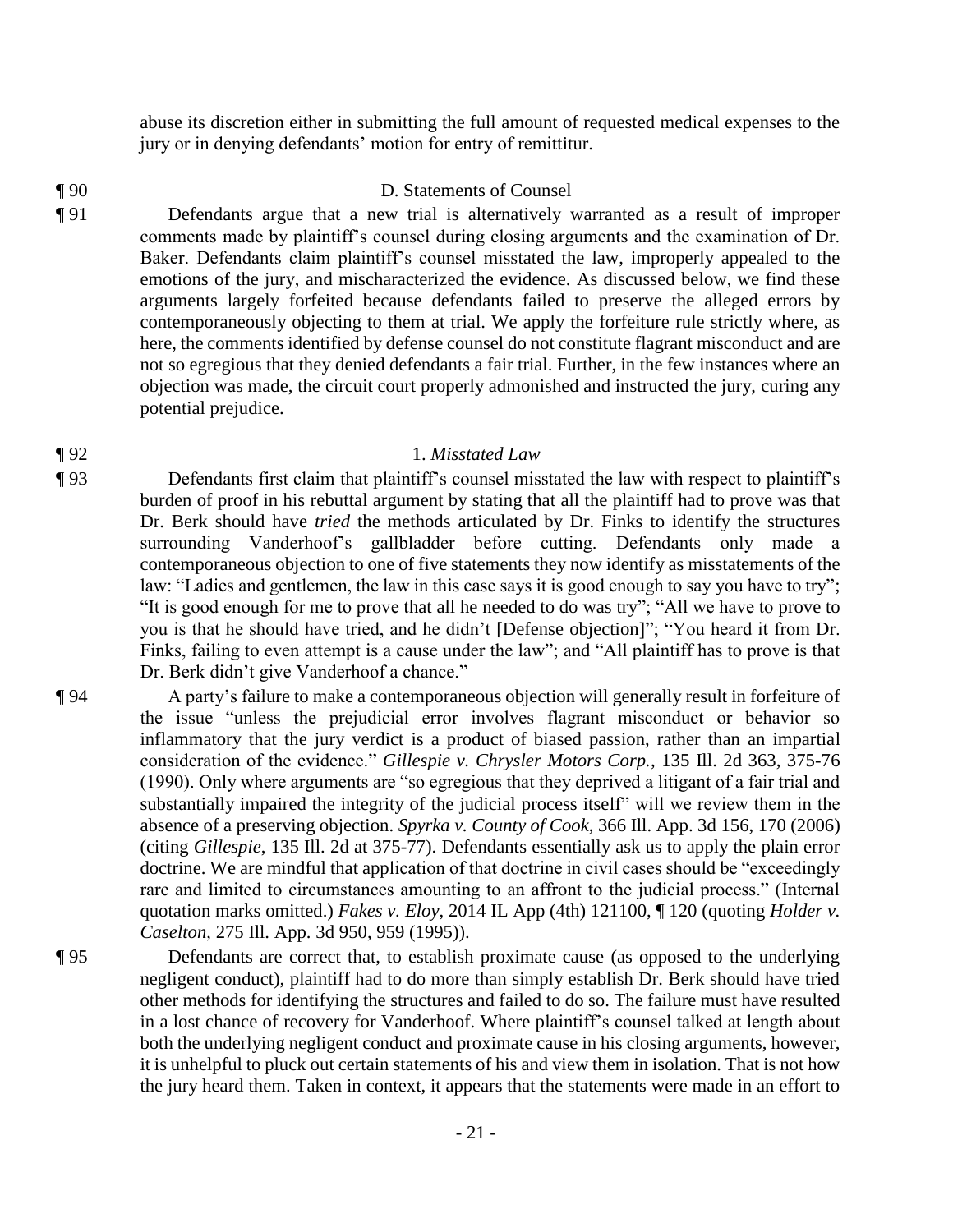differentiate between a failure to try that deprived the patient of a chance of recovery (something plaintiff was required to demonstrate) and a failure to try that may have resulted in a better outcome (something that was not required). The statement below, for example, becomes unobjectionable when taken in context:

"In this case, if Dr. Berk's negligence deprived Paul of even a chance of a successful surgery and recovery, then they are liable under the law*. It is good enough for me to prove that all he needed to do was try.* We don't have to prove a better outcome. That's what the law is in this case." (Emphasis added.)

¶ 96 Defendants make much of the fact that the statements were made during plaintiff's rebuttal arguments, purportedly depriving defense counsel of the opportunity to further address the jury, but it was defense counsel's decision not to object to four of the five statements when they were made. Nor did the circuit court's decision to make no ruling on the single contemporaneous objection leave the jury with the impression that plaintiff's counsel's remarks were not objectionable. Defense counsel objected on the record to what it felt was a mischaracterization of the law and the circuit court cautioned the members of the jury in a neutral manner that it would instruct them on the law:

> "[THE COURT]: The ladies and gentlemen heard the evidence, and the Court is going to instruct you on the law that applies to this case. You will apply the law that's given to you to the evidence that you find in this case as the fact finder."

When plaintiff's counsel objected to alleged misstatements of the law during defense counsel's closing argument, the court handled the objections in an identical manner. The court later repeated its admonition to the jury and instructed it on proximate cause using the long form pattern instruction, which incorporated defendants' proposed instruction.

¶ 97 Defendants cite several cases supporting their proposition that "[w]hen a case is tried under an incorrect theory of law the appropriate action is to reverse the judgment and remand for a new trial." *Sparling v. Peabody Coal Co.*, 59 Ill. 2d 491, 495-96 (1974) (jury instruction improperly stated the law); *Advincula v. United Blood Services*, 176 Ill. 2d 1, 40-41 (1996) (circuit court misstated the law); *Spurgeon v. Alton Memorial Hospital*, 285 Ill. App. 3d 703, 708-09 (1996) (objection to counsel's misstatement of the law was overruled by the court). This case, however, was not tried under an incorrect theory of law. Any failure by plaintiff's counsel to fully elucidate the law on proximate cause during his closing arguments was remedied by a contemporaneous and repeated admonition by the circuit court that it, not the lawyers, would provide the applicable law, and by use of the long form of Illinois Pattern Jury Instructions, Civil, No. 15.01 (3d ed. 1994) on proximate cause. Because the lost chance doctrine is not a separate theory of recovery but is encompassed by a standard proximate cause analysis, this instruction accurately states the law in lost chance medical malpractice cases. See *Sinclair v. Berlin*, 325 Ill. App. 3d 458, 463 (2001) (noting that "[w]henever an IPI instruction is applicable in a civil case, the court, giving due consideration to the facts and the prevailing law, is required to use that instruction").

# ¶ 98 2. *Appeals to Emotion*

¶ 99 Defendants additionally argue that a new trial is warranted because plaintiff's counsel made statements in his closing and rebuttal arguments that improperly appealed to the jury's emotions, asking it to render a moral or social judgment. Specifically, defendants point to a handful of statements referencing the importance of this trial to the community and the role of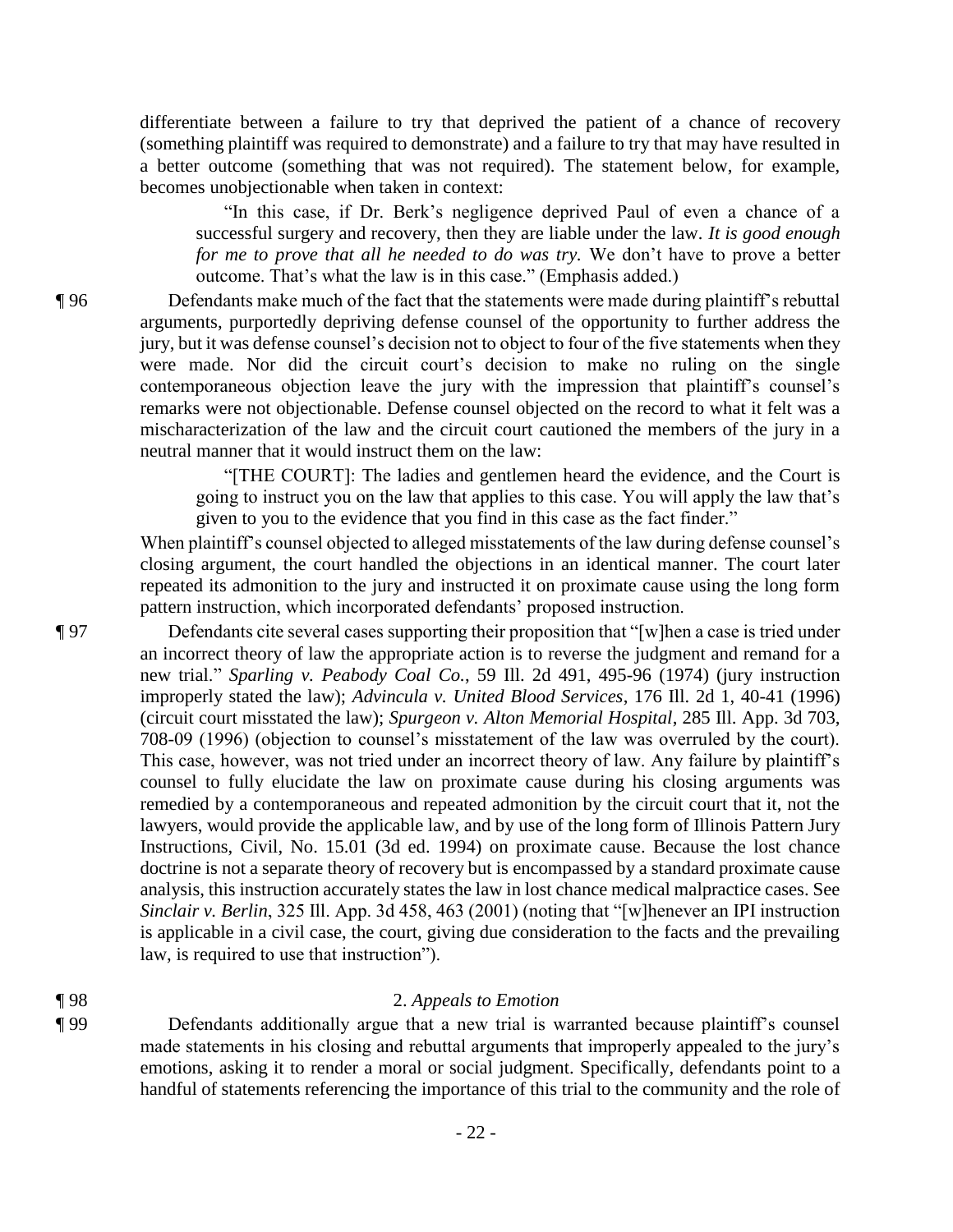trials generally in policing the medical profession for the protection of all patients. Defendants only objected to one of these statements. As noted above, the failure to object to alleged errors in an opponent's closing argument generally results in forfeiture of any objections that could have been made. *Gillespie*, 135 Ill. 2d at 375-76. Although the statements made by plaintiff's counsel may have arguably crossed the line into improper commentary not tethered to the specific facts of this case, we do not find them so prejudicial that defendants were deprived of a fair trial.

¶ 100 The cases relied on by defendants do not persuade us otherwise. See *Spyrka*, 366 Ill. App. 3d 156; *Pleasance v. City of Chicago*, 396 Ill. App. 3d 821, 827 (2009); *Zoerner v. Iwan*, 250 Ill. App. 3d 576 (1993). In *Spyrka*, the court did not hold that the statements made in that case–calling on the jury to use its voice to protect the medical system and to determine what treatment should be given to patients in the future–were prejudicial enough to warrant plain error review, but instead merely noted in *dicta* that such arguments should be avoided on remand for a new trial. 366 Ill. App. 3d at 169-70. The statements made in *Zoerner v. Iwan*, 250 Ill. App. 3d 576 (1993), a case in which defense counsel urged the jury not to award damages to the victim of a traffic accident in which both parties had allegedly been drinking, are furthermore distinguishable. There, counsel emphasized that drinking and driving is not right and should not be rewarded, exhorted the jurors to send a message that it is wrong with their verdict, and encouraged them to focus on this message rather than the specific circumstances of the plaintiff, who could " 'get on with his life and put this behind him.' " *Id.* at 584-85. The statements were especially improper where the jury was only being asked to determine proximate cause and damages; the conduct of the parties was not even at issue. *Id.*  The same was true in *Pleasance v. City of Chicago*, 396 Ill. App. 3d 821, 827 (2009), where the defendant admitted liability and the only issue was damages. There, counsel engaged in repeated commentary (over a dozen statements, including a quote from Dr. Martin Luther King, Jr.) on the willful and wanton behavior of the defendant, and the way the plaintiff died, despite an order on a motion *in limine* barring such comments and several admonishments by the court. *Id.* at 824-29. These are not the circumstances we find here. Plaintiff's counsel's statements seem aimed at making the jurors appreciate the importance of their role and civic duty, but do not specifically call upon them to "send a message" or to base their verdict on anything other than the facts of the case.

¶ 101 We do not find prejudice where, when the sole objection was made, it was promptly sustained, counsel was admonished in front of the jury, and the jury was instructed on the nature of opening and closing arguments. Counsel's statement–"We need to embrace the sense of community that we live in, care about each other, protect each other."–is relatively vague and does not specifically call upon the jury to use its verdict to send a message. Even if it were so construed by the jury, any resulting harm was cured when the court sustained defense counsel's objection, stating: "Move along. Improper argument. To send a message is not a proper argument. Move along counsel." See *Clayton v. County of Cook*, 346 Ill. App. 3d 367, 383 (2003) ("A circuit court's decision to sustain an objection and instruct the jury to disregard the remark cures the prejudicial impact from the improper statement."). The court shortly thereafter instructed the jury not once but twice that opening and closing arguments are not evidence and, if remarks by the attorneys do not follow the evidence or a reasonable inference that can be drawn from the evidence, they must be disregarded. Members of the jury were also told that it was their "duty to resolve th[e] case by determining the facts and following the law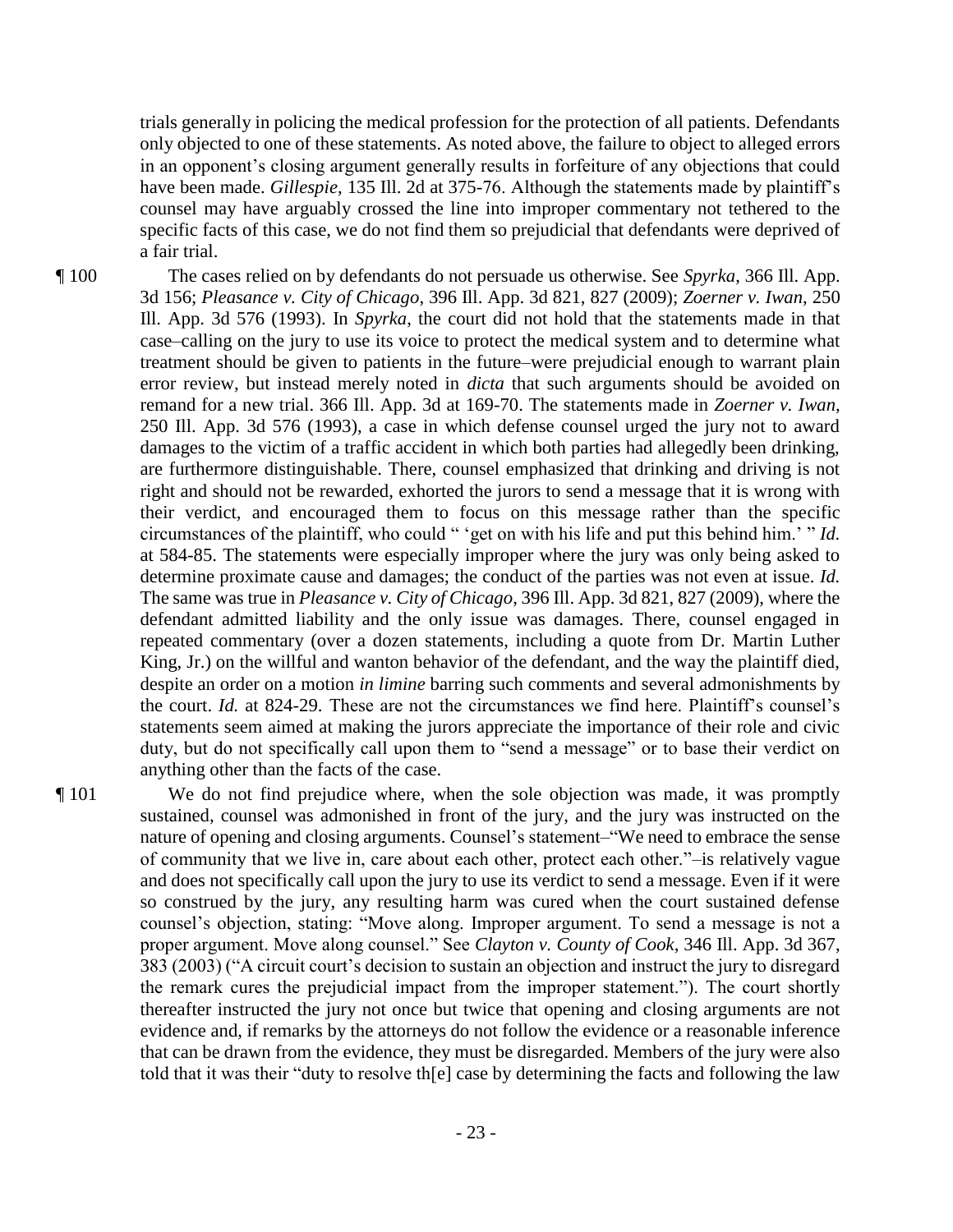given in the instructions," and that their "verdict must not be based upon speculation, prejudice, or sympathy."

- ¶ 102 We are mindful that, "[i]n determining whether a party has been denied a fair trial because of improper closing argument, [a] reviewing court gives considerable deference to the trial court because it is in a superior position to assess the accuracy and effect of counsel's statements." *Limanowski v. Ashland Oil Co.*, 275 Ill. App. 3d 115, 118 (1995). Whether improper remarks of counsel are so prejudicial as to deprive an opposing party of its right to a fair trial is within the sound discretion of the circuit court. *Id.* (citing *Balzekas v. Looking Elk*, 254 Ill. App. 3d 529, 535 (1993)). Here, the parties made these same arguments in their briefing on defendants' posttrial motion and the circuit court found no grounds for granting a new trial, noting that plaintiffs or prosecutors often make arguments meant to invoke a "call to duty" so to speak, to encourage juries to live up to their duties, particularly in challenging cases involving respected doctors in the community like Dr. Berk; that defendants were represented by very experienced and capable attorneys who may have had strategic reasons for not making contemporaneous objections; that the court sustained the sole objection that was made and took steps to cure any prejudice; and that the resulting verdict, which was less than what the plaintiff sought, was not a "send-a-message-type verdict." The court did not abuse its discretion in refusing to order a new trial on these grounds.
- 

### ¶ 1033. *Mischaracterized Evidence*

¶ 104 Defendants also contend that plaintiff's counsel misrepresented the evidence in two respects: (1) by indicating in closing arguments that Dr. Baker "had an interest" in the case, and (2) by mischaracterizing Dr. Barrera's testimony regarding whether inflammation made it impossible to dissect the tissue surrounding Vanderhoof's gallbladder without injuring the common bile duct. Counsel is generally given wide latitude to argue reasonable inferences from the evidence in closing arguments (*Lagoni v. Holiday Inn Midway*, 262 Ill. App. 3d 1020, 1037 (1994)), but "may not misrepresent the evidence, argue facts not in evidence, nor create his own evidence during closing argument." (Internal quotation marks omitted.) *Tsoukas v. Lapid*, 315 Ill. App. 3d 372, 383 (2000). Although counsel may not express their own personal beliefs on the issues or vouch for the credibility of witnesses, they are permitted to comment on the evidence presented at trial and on how that evidence bears on the credibility of witnesses. See *Lagoni*, 262 Ill. App. 3d at 1037.

¶ 105 Here, statements made by plaintiff's counsel during his rebuttal closing argument highlighted the connection between Dr. Baker, one of defendants' key witnesses, Dr. Berk, and defendant NorthShore ("Dr. Baker has an interest in this case"; "What motivation would Dr. Baker have for coming into court \*\*\* his motivation is he works for a party in this case"; Dr. Baker was "trying to protect their own company, their own corporation"; "If someone asks you \*\*\* why shouldn't we believe Dr. Baker \*\*\* you tell them, because they're trying to protect Dr. Berk when they should be trying to protect their patients."). Plaintiff's counsel did not express his own personal beliefs regarding Dr. Baker's credibility; he merely commented on the evidence adduced at trial. That evidence established that, shortly after Vanderhoof's death and before a lawsuit was pending, Dr. Baker wrote on the death certificate that the cause of death was a bile duct injury leading to sepsis; Dr. Baker later testified at trial that he made a mistake and this was in fact not the cause of death; and Dr. Baker has past and current present professional ties with the defendants.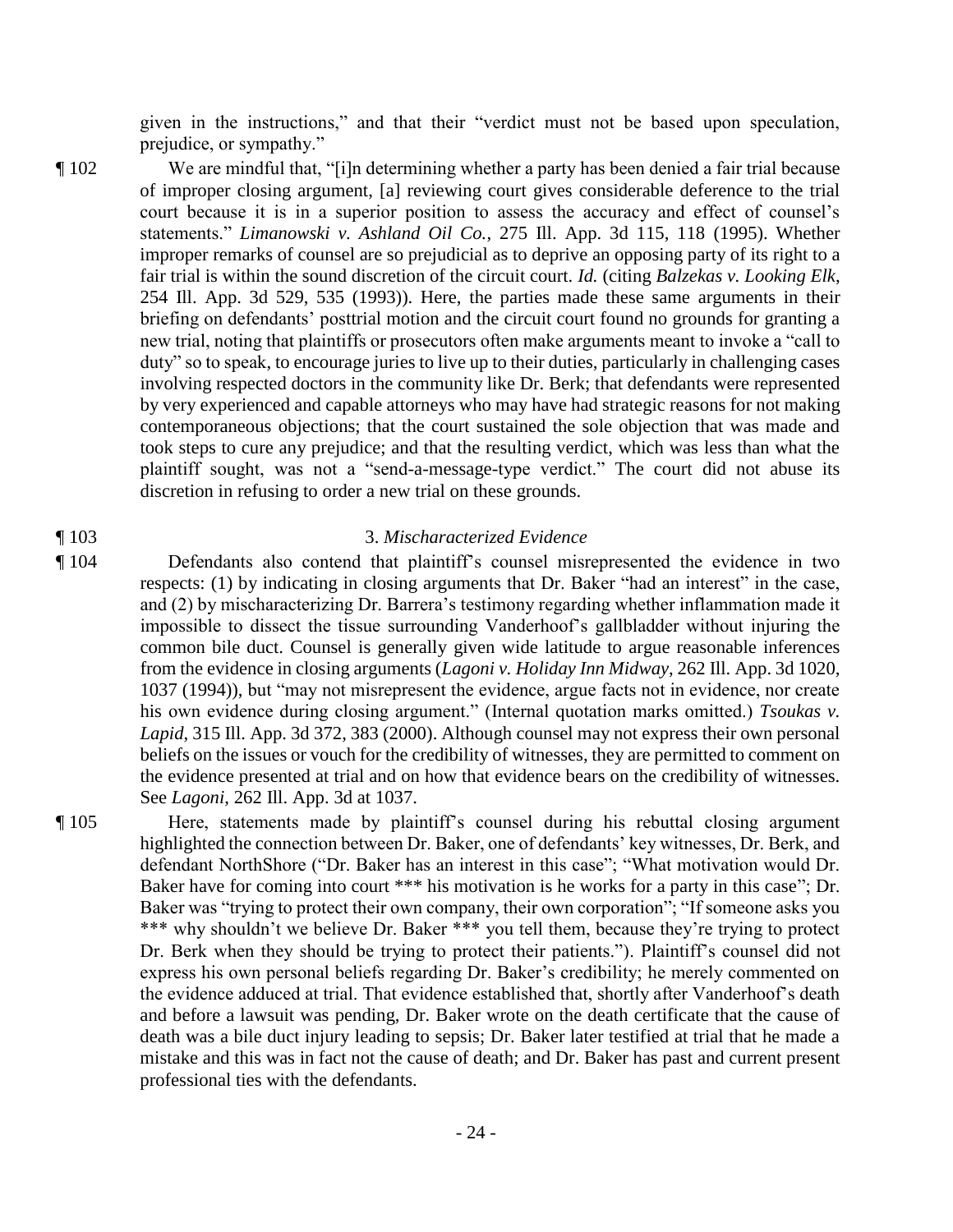- ¶ 106 Defense counsel objected to the comments at trial, emphasizing that, although Dr. Baker is a former partner of Dr. Berk and an employee of defendant NorthShore, he is not an adverse party and, in the legal sense of the word, has no interest in the outcome of the case. Defense counsel told the jury: "Dr. Baker is not a defendant in this case. He has no interest in the outcome. The outcome doesn't affect him." Although defendants now claim this was not sufficient and that the admonition should have come from the court and plaintiff's counsel's comments during argument should have been stricken, their counsel seems to have agreed at the time that her opportunity to address the jury would cure her objection. ("[Defense counsel]: I think it needs to be said. THE COURT: You can say it, counsel, right? [Defense counsel]: Sure."). Based on this exchange, we find this argument waived. Even if it is not, the opportunity provided by the circuit court for defense counsel to clarify Dr. Baker's status strikes us as more than sufficient to have cleared up any potential confusion in the jurors' minds.
- ¶ 107 Defendants also claim that plaintiff's counsel misrepresented Dr. Barrera's testimony during the questioning of Dr. Baker, suggesting to the jury (and to Dr. Baker) that Dr. Barrera in fact believed it was possible to remove Vanderhoof's gallbladder without injuring the common bile duct. We disagree with this characterization. As defendants point out, Dr. Barrera testified twice that he did not know whether it was possible to remove Vanderhoof's gallbladder without injuring the common bile duct. Dr. Baker, on the other hand, unequivocally testified that it was *im*possible. These are two different answers. Plaintiff's counsel's follow-up question to Dr. Baker–"Do you know that Dr. Barrera disagrees with you on that?"–is accurate in the sense that Dr. Barrera did not agree that it was impossible. Nor, of course, did he testify that it was possible. He testified that he did not know. Defendants argue that plaintiff's counsel's questioning improperly insinuated that he said it was possible, but there is no evidence of this. Plaintiff's counsel may have been trying to get Dr. Baker to agree with Dr. Barrera that, in hindsight, one can never really know what was possible at the time of the surgery (see the question immediately preceding the cited exchange: "Would it be fair to say we'll never really know whether anything could have been done because by the time Dr. Berk called anyone in to help him, the damage had already been done?"), but his questions did not misrepresent to the jury that Dr. Barrera thought an injury-free gallbladder removal was possible.

¶ 108 Plaintiff's counsel then asked "And *if* Dr. Barrera says that it was not impossible to get this gallbladder out without injury to the common bile duct, you disagree with him?" to which Dr. Baker answered, "Yeah, I disagree completely." (Emphasis added.) The question is somewhat confusing due to the double negative. With the qualifier "if," however, counsel essentially presented a hypothetical. Dr. Barrera's answer, that he did not know whether it was possible or not, left open a scenario in which it was "not impossible," and plaintiff's counsel was entitled to question Dr. Baker regarding whether he agreed or disagreed with that possibility.

¶ 109 In the end, the jury heard the testimony of both doctors, as well as defense counsel's closing argument, which reiterated Dr. Barrera's testimony ("Dr. Barrera never said 'I don't think it's impossible to attempt it.' He said, 'I don't have an opinion. I don't know.' "). It is our view that plaintiff's questioning of Dr. Baker would not have led a reasonable jury to believe that Dr. Barrera felt it was possible to dissect the gallbladder without injury to the common bile duct. The circuit court did not abuse its discretion when it denied defendants' motion for a new trial based on these alleged errors. In sum, although no trial is perfect, we believe that